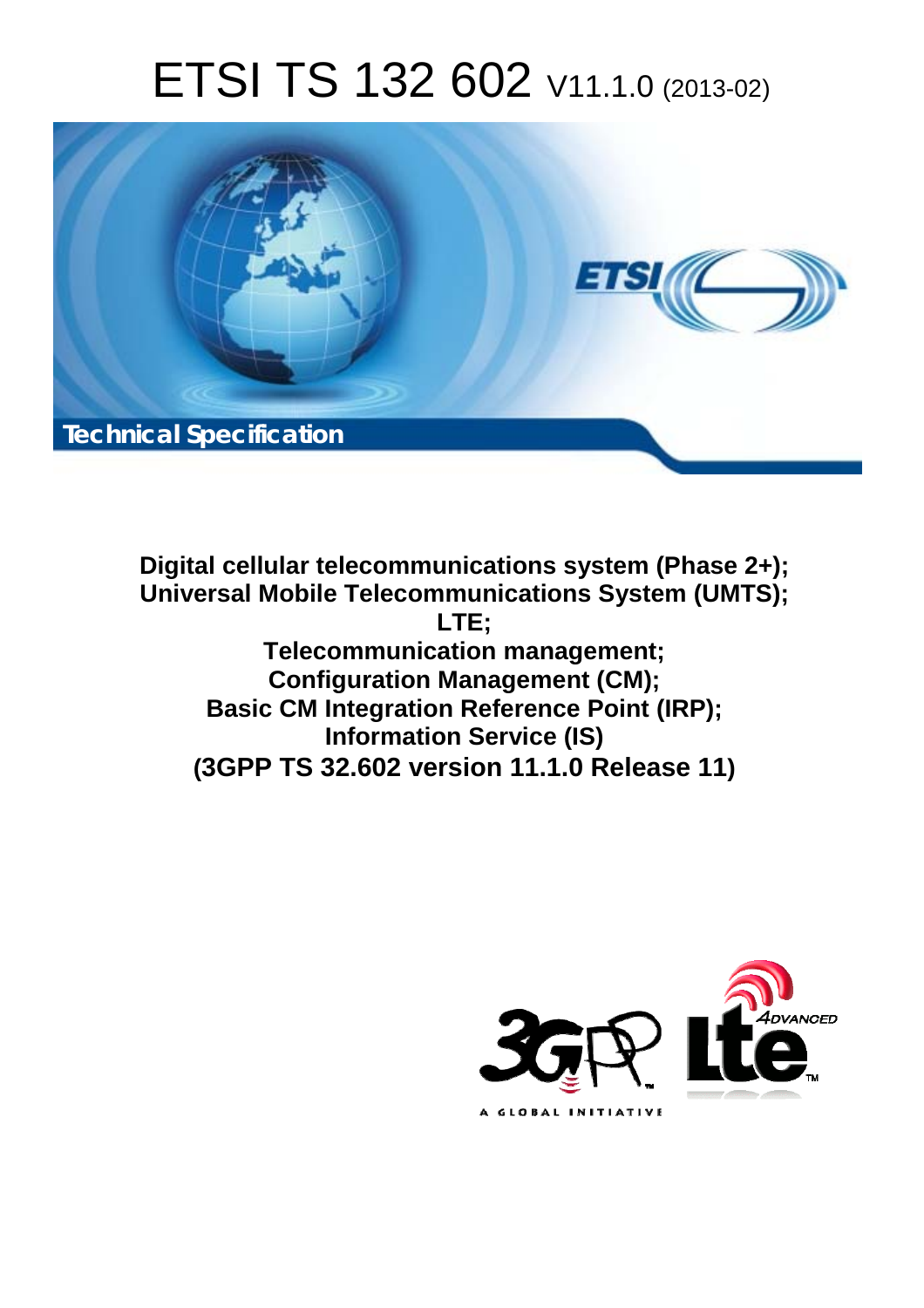Reference RTS/TSGS-0532602vb10

> Keywords GSM,LTE,UMTS

#### *ETSI*

#### 650 Route des Lucioles F-06921 Sophia Antipolis Cedex - FRANCE

Tel.: +33 4 92 94 42 00 Fax: +33 4 93 65 47 16

Siret N° 348 623 562 00017 - NAF 742 C Association à but non lucratif enregistrée à la Sous-Préfecture de Grasse (06) N° 7803/88

#### *Important notice*

Individual copies of the present document can be downloaded from: [http://www.etsi.org](http://www.etsi.org/)

The present document may be made available in more than one electronic version or in print. In any case of existing or perceived difference in contents between such versions, the reference version is the Portable Document Format (PDF). In case of dispute, the reference shall be the printing on ETSI printers of the PDF version kept on a specific network drive within ETSI Secretariat.

Users of the present document should be aware that the document may be subject to revision or change of status. Information on the current status of this and other ETSI documents is available at <http://portal.etsi.org/tb/status/status.asp>

If you find errors in the present document, please send your comment to one of the following services: [http://portal.etsi.org/chaircor/ETSI\\_support.asp](http://portal.etsi.org/chaircor/ETSI_support.asp)

#### *Copyright Notification*

No part may be reproduced except as authorized by written permission. The copyright and the foregoing restriction extend to reproduction in all media.

> © European Telecommunications Standards Institute 2013. All rights reserved.

**DECT**TM, **PLUGTESTS**TM, **UMTS**TM and the ETSI logo are Trade Marks of ETSI registered for the benefit of its Members. **3GPP**TM and **LTE**™ are Trade Marks of ETSI registered for the benefit of its Members and of the 3GPP Organizational Partners.

**GSM**® and the GSM logo are Trade Marks registered and owned by the GSM Association.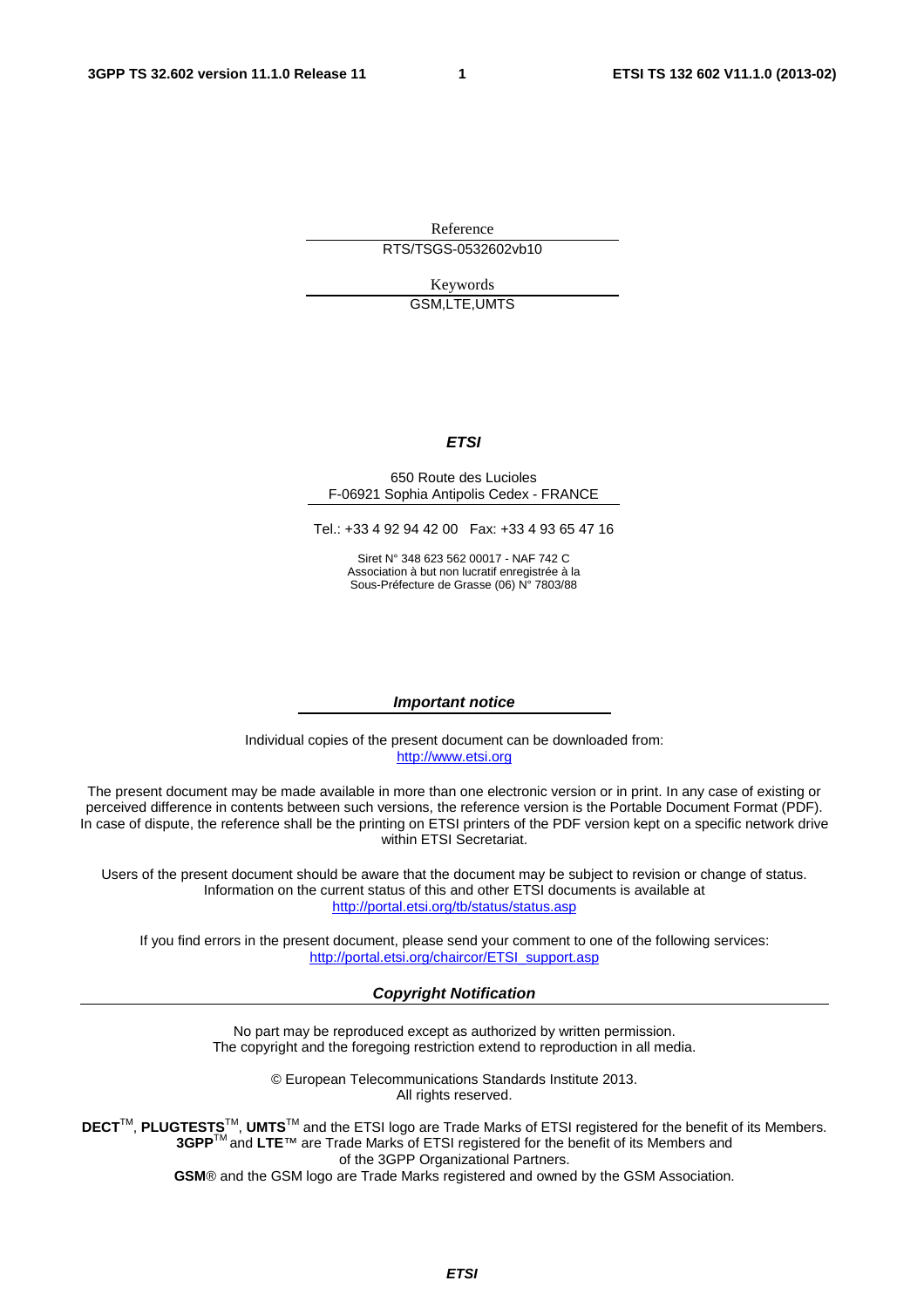# Intellectual Property Rights

IPRs essential or potentially essential to the present document may have been declared to ETSI. The information pertaining to these essential IPRs, if any, is publicly available for **ETSI members and non-members**, and can be found in ETSI SR 000 314: *"Intellectual Property Rights (IPRs); Essential, or potentially Essential, IPRs notified to ETSI in respect of ETSI standards"*, which is available from the ETSI Secretariat. Latest updates are available on the ETSI Web server [\(http://ipr.etsi.org](http://webapp.etsi.org/IPR/home.asp)).

Pursuant to the ETSI IPR Policy, no investigation, including IPR searches, has been carried out by ETSI. No guarantee can be given as to the existence of other IPRs not referenced in ETSI SR 000 314 (or the updates on the ETSI Web server) which are, or may be, or may become, essential to the present document.

### Foreword

This Technical Specification (TS) has been produced by ETSI 3rd Generation Partnership Project (3GPP).

The present document may refer to technical specifications or reports using their 3GPP identities, UMTS identities or GSM identities. These should be interpreted as being references to the corresponding ETSI deliverables.

The cross reference between GSM, UMTS, 3GPP and ETSI identities can be found under <http://webapp.etsi.org/key/queryform.asp>.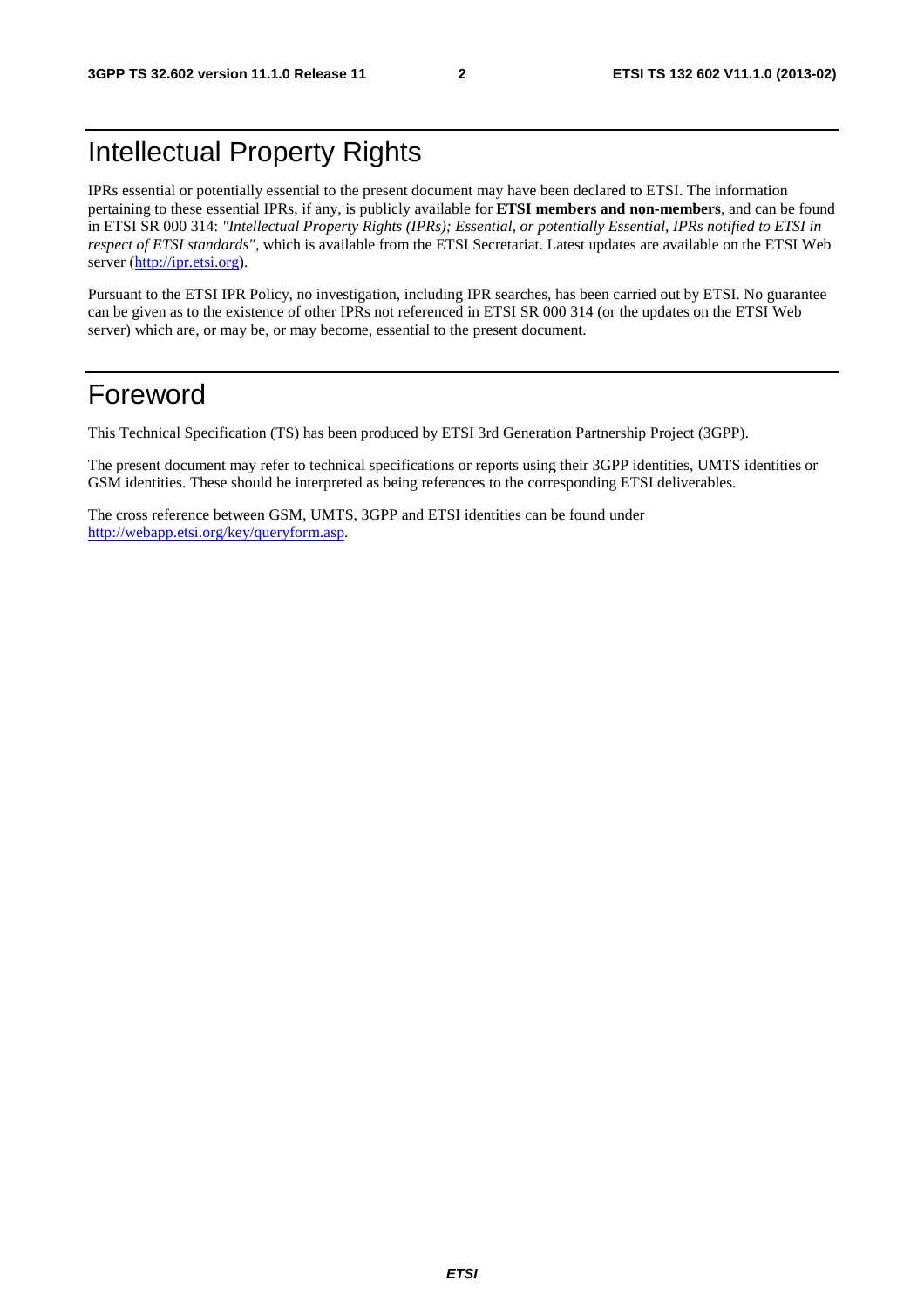$\mathbf{3}$ 

# Contents

| 1                |  |
|------------------|--|
| 2                |  |
| 3                |  |
| 3.1              |  |
| 3.2              |  |
| 4<br>4.1         |  |
| 4.2              |  |
| 5                |  |
| 6                |  |
| 6.1              |  |
| 6.2              |  |
| 6.2.1            |  |
| 6.2.2            |  |
| 6.3              |  |
| 6.3.1            |  |
| 6.3.1.1          |  |
| 6.3.2            |  |
| 6.3.2.1<br>6.4   |  |
| 6.4.1            |  |
|                  |  |
| 7                |  |
| 7.1              |  |
| 7.2              |  |
| 7.3              |  |
| 7.3.1<br>7.3.1.1 |  |
| 7.3.1.2          |  |
| 7.3.1.3          |  |
| 7.3.1.4          |  |
| 7.3.1.5          |  |
| 7.3.1.6          |  |
| 7.4              |  |
| 7.4.1            |  |
| 7.4.1.1          |  |
| 7.4.1.2          |  |
| 7.4.1.3          |  |
| 7.4.1.4          |  |
| 7.4.1.5          |  |
| 7.4.1.6          |  |
| 7.5              |  |
| 7.5.1            |  |
| 7.5.1.1          |  |
| 7.5.1.2          |  |
| 7.5.1.3          |  |
| 7.5.1.4          |  |
| 7.5.1.5          |  |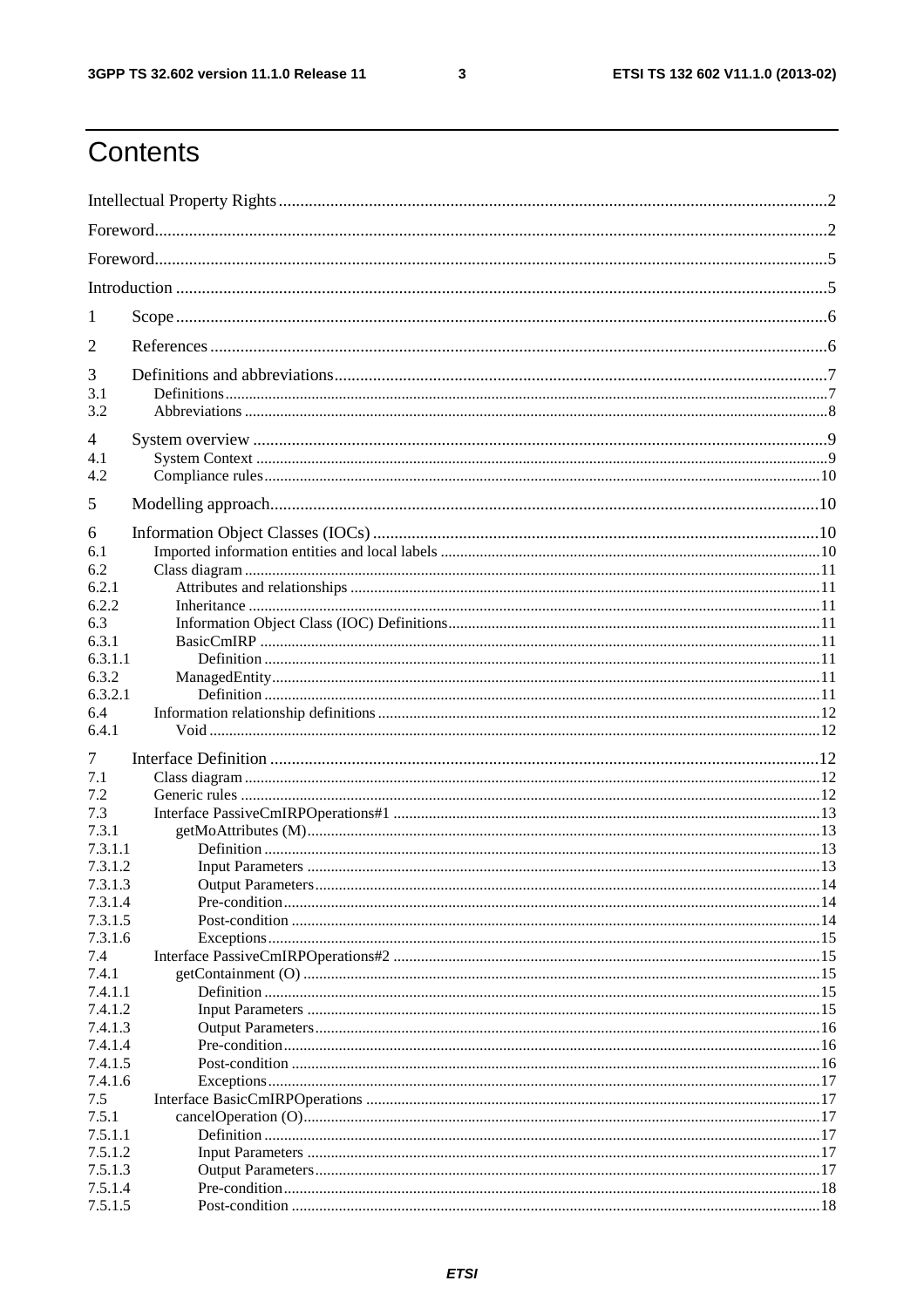#### $\overline{\mathbf{4}}$

| 7.5.1.6 |                               |     |
|---------|-------------------------------|-----|
| 7.6     |                               |     |
| 7.6.1   |                               |     |
| 7.6.1.1 |                               |     |
| 7.6.1.2 |                               |     |
| 7.6.1.3 |                               |     |
| 7.6.1.4 |                               |     |
| 7.6.1.5 |                               |     |
| 7.6.1.6 |                               |     |
| 7.6.2   |                               |     |
| 7.6.2.1 |                               |     |
| 7.6.2.2 |                               |     |
| 7.6.2.3 |                               |     |
| 7.6.2.4 |                               |     |
| 7.6.2.5 |                               |     |
| 7.6.2.6 |                               |     |
| 7.6.3   |                               |     |
| 7.6.3.1 |                               |     |
| 7.6.3.2 |                               |     |
| 7.6.3.3 |                               |     |
| 7.6.3.4 |                               |     |
| 7.6.3.5 |                               |     |
| 7.6.3.6 |                               |     |
|         | <b>Annex A (informative):</b> |     |
|         |                               | .28 |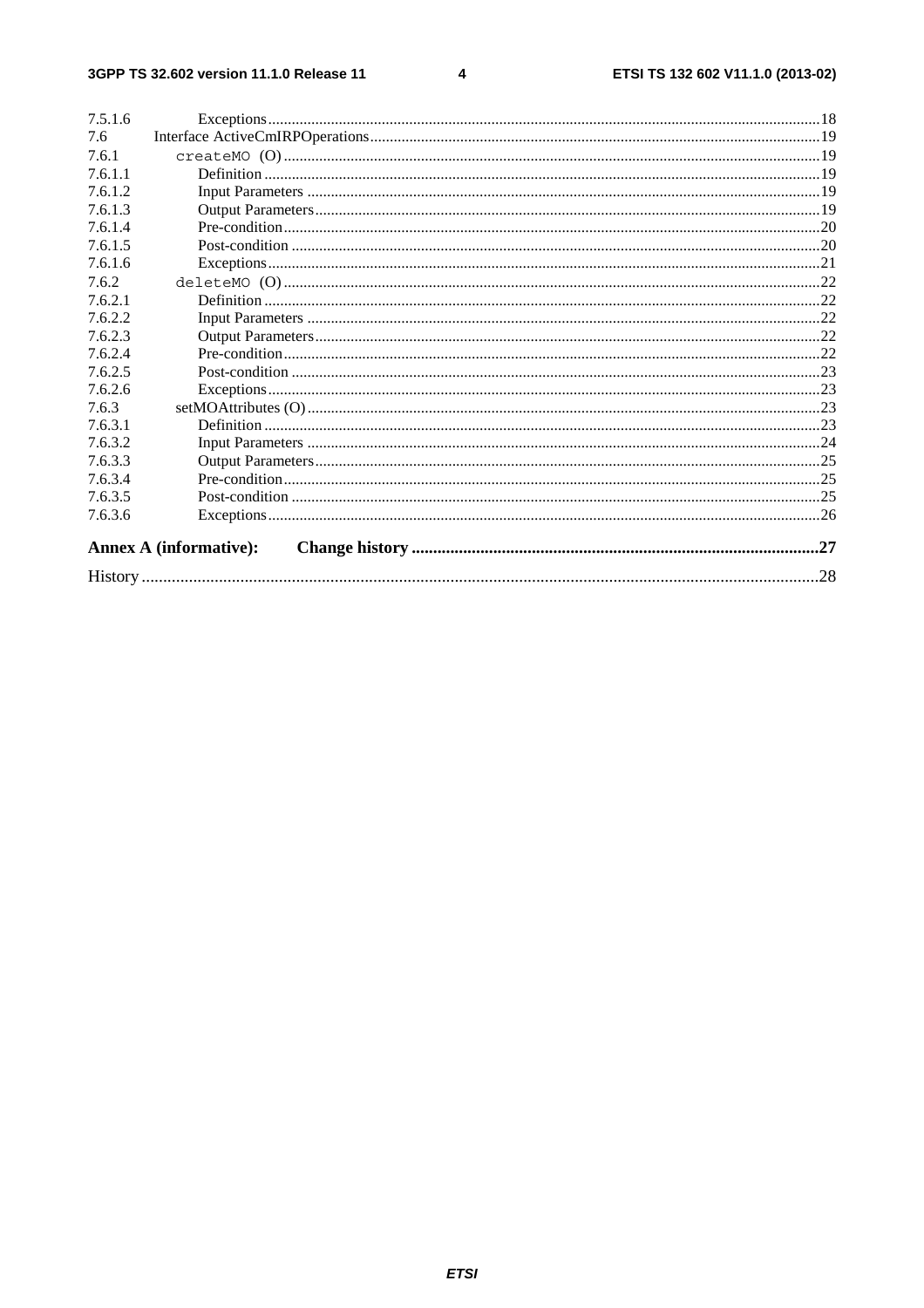### Foreword

This Technical Specification has been produced by the 3<sup>rd</sup> Generation Partnership Project (3GPP).

The contents of the present document are subject to continuing work within the TSG and may change following formal TSG approval. Should the TSG modify the contents of the present document, it will be re-released by the TSG with an identifying change of release date and an increase in version number as follows:

Version x.y.z

where:

- x the first digit:
	- 1 presented to TSG for information;
	- 2 presented to TSG for approval;
	- 3 or greater indicates TSG approved document under change control.
- y the second digit is incremented for all changes of substance, i.e. technical enhancements, corrections, updates, etc.
- z the third digit is incremented when editorial only changes have been incorporated in the document.

# Introduction

The present document is part of a TS-family covering the 3<sup>rd</sup> Generation Partnership Project: Technical Specification Group Services and System Aspects; Telecommunication management; as identified below:

- 32.601: "Configuration Management (CM); Basic CM Integration Reference Point (IRP); Requirements"
- **32.602: "Configuration Management (CM); Basic CM Integration Reference Point (IRP): Information Service (IS)"**
- 32.606: "Configuration Management (CM); Basic CM Integration Reference Point (IRP); Solution Set (SS) definitions"

Configuration Management (CM), in general, provides the operator with the ability to assure correct and effective operation of the 3G network as it evolves. CM actions have the objective to control and monitor the actual configuration on the Network Elements (NEs) and Network Resources (NRs), and they may be initiated by the operator or by functions in the Operations Systems (OSs) or NEs.

CM actions may be requested as part of an implementation programme (e.g. additions and deletions), as part of an optimisation programme (e.g. modifications), and to maintain the overall Quality of Service (QoS). The CM actions are initiated either as single actions on single NEs of the 3G network, or as part of a complex procedure involving actions on many resources/objects in one or several NEs.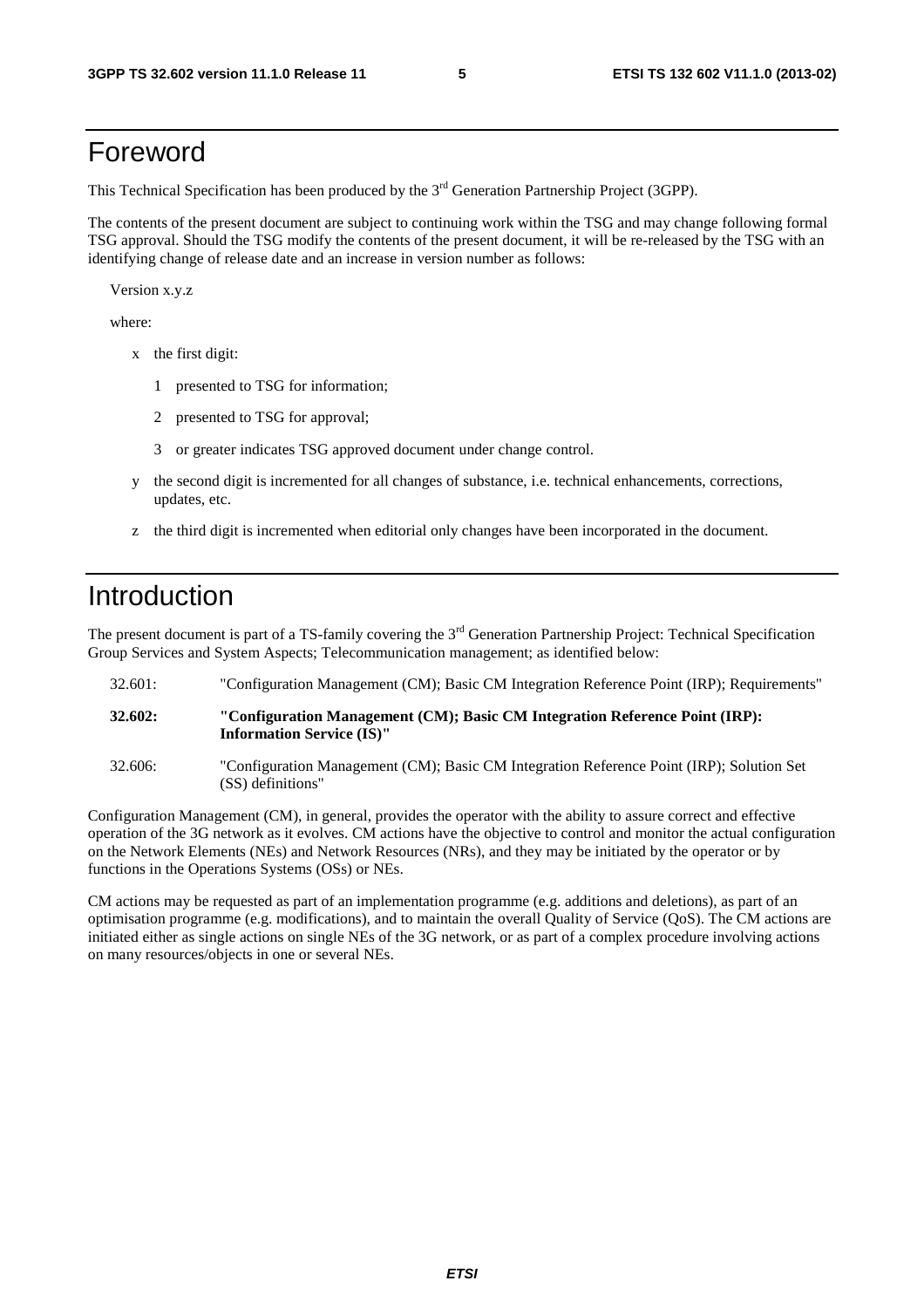# 1 Scope

The present document defines a component of an Integration Reference Point (IRP) through which an 'IRPAgent' (typically an Element Manager or Network Element) can communicate basic Configuration Management related information to one or several 'IRPManagers' (typically Network Managers).

The function of this Basic CM IRP Information Service is to define an interface for the retrieval and modification of Configuration Management Information.

This Basic CM IRP IS is aligned with ITU-T M.3700 [15] in that ITU-T M.3700 is a subset of the Basic CM IRP IS in terms of the definitions of operations for the retrieval and modification of Configuration Management Information.

# 2 References

The following documents contain provisions, which, through reference in this text, constitute provisions of the present document.

- References are either specific (identified by date of publication, edition number, version number, etc.) or non-specific.
- For a specific reference, subsequent revisions do not apply.
- For a non-specific reference, the latest version applies.

| $[1]$  | 3GPP TS 32.101: "Telecommunication management; Principles and high level requirements".                                                                                      |
|--------|------------------------------------------------------------------------------------------------------------------------------------------------------------------------------|
| $[2]$  | 3GPP TS 32.102: "Telecommunication management; Architecture".                                                                                                                |
| $[3]$  | 3GPP TS 32.302: "Telecommunication management; Configuration Management (CM);<br>Notification Integration Reference Point (IRP): Information Service (IS)".                  |
| $[4]$  | 3GPP TS 32.312: "Telecommunication management; Generic Integration Reference Point (IRP)<br>management; Information Service (IS)".                                           |
| $[5]$  | 3GPP TS 32.300: "Telecommunication management; Configuration Management (CM); Name<br>convention for Managed Objects".                                                       |
| [6]    | 3GPP TS 32.600: "Telecommunication management; Configuration Management (CM); Concept<br>and high-level requirements".                                                       |
| $[7]$  | ITU-T Recommendation X.710 (1997): "Common Management Information Service".                                                                                                  |
| [8]    | ITU-T Recommendation X.721 (02/92): "Information Technology - Open Systems Interconnection<br>- Structure of Management Information: Definition of Management Information".  |
| [9]    | ITU-T Recommendation X.730 (01/92): "Information Technology - Open Systems Interconnection<br>- Systems Management: Object Management Function".                             |
| $[10]$ | ITU-T Recommendation X.733 (02/92): "Information Technology - Open Systems Interconnection<br>- Alarm Reporting Function".                                                   |
| $[11]$ | 3GPP TS 32.662: "Telecommunication management; Configuration Management (CM); Kernel<br>CM Information Service (IS)".                                                        |
| $[12]$ | ITU-T Recommendation X.720: "Information technology - Open Systems Interconnection -<br>Structure of management information: Management information model".                  |
| $[13]$ | 3GPP TS 32.622: "Telecommunication management; Configuration Management (CM); Generic<br>network resources Integration Reference Point (IRP): Network Resource Model (NRM)". |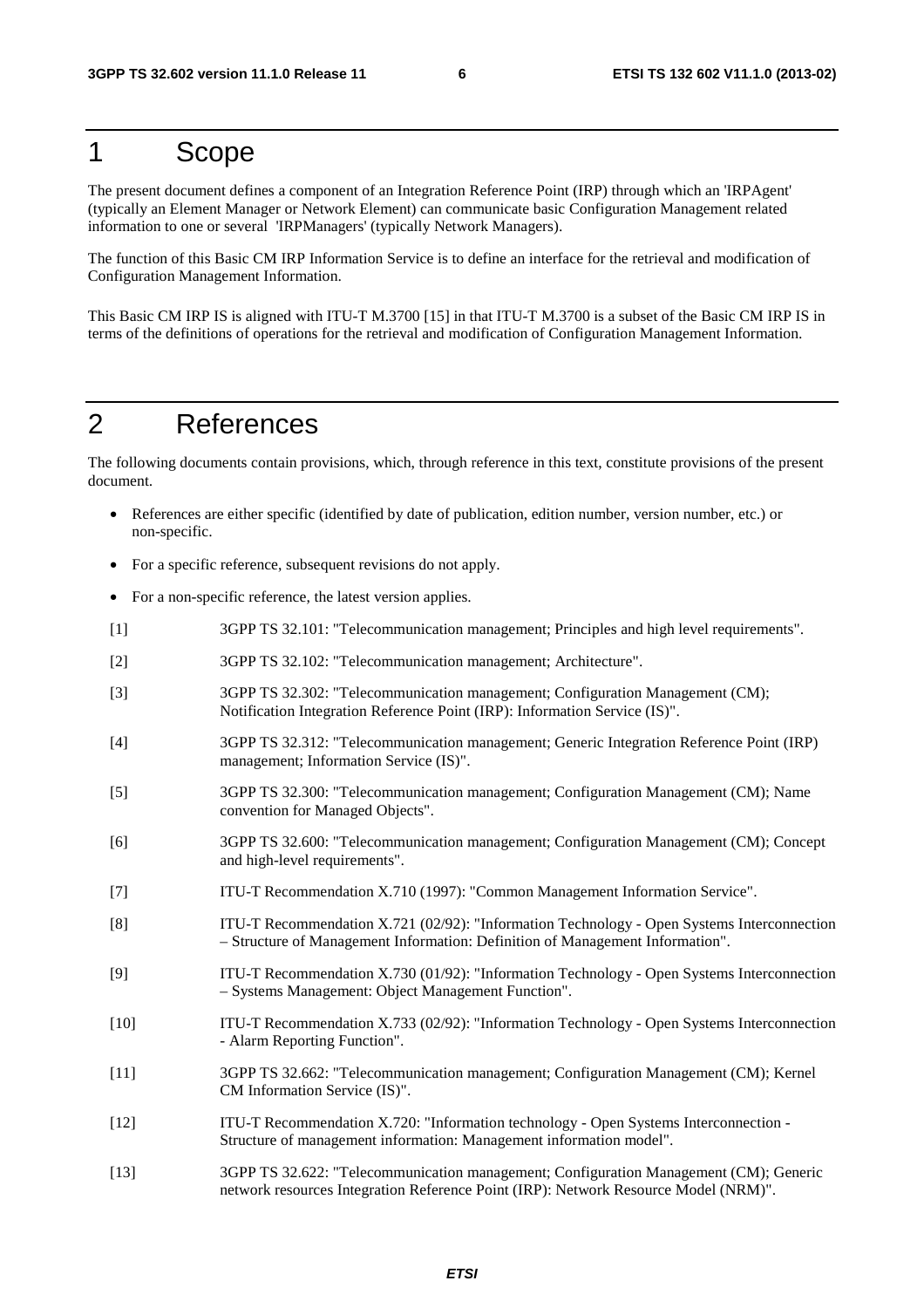- [14] 3GPP TS 32.150: "Telecommunication management; Integration Reference Point (IRP) Concept and definitions".
- [15] ITU-T M.3700 (01/2010): 'Telecommunication Management, Including TMN and Network Maintenance; Integrated services digital networks; Common management services – Object management – Protocol neutral requirements and analysis'

# 3 Definitions and abbreviations

### 3.1 Definitions

For the purposes of the present document, the following terms and definitions apply. For terms and definitions not found here, please refer to 3GPP TS 32.101 [1], 3GPP TS 32.102 [2] and 3GPP TS 32.600 [6].

**Association**: In general it is used to model relationships between Managed Objects. Associations can be implemented in several ways, such as:

- (1) name bindings,
- (2) reference attributes, and
- (3) association objects.

This IRP stipulates that containment associations shall be expressed through name bindings, but it does not stipulate the implementation for other types of associations as a general rule. These are specified as separate entities in the object models (UML diagrams). Currently however, all (non-containment) associations are modelled by means of reference attributes of the participating MOs.

**Managed Element (ME)**: An instance of the Managed Object Class G3ManagedElement.

**Managed Object (MO)**: In the context of the present document, a Managed Object (MO) is a software object that encapsulates the manageable characteristics and behaviour of a particular Network Resource. The MO is instance of a MO class defined in a MIM/NRM. An MO class has attributes that provide information used to characterize the objects that belong to the class. Furthermore, an MO class can have operations that represent the behaviour relevant for that class. An MO class may support notifications that provide information about an event occurrence within a network resource.

**Management Information Base (MIB)**: A MIB is an instance of an NRM and has some values on the defined attributes and associations specific for that instance. In the context of the present document, an MIB consists of:

- (1) a Name space (describing the MO containment hierarchy in the MIB through Distinguished Names),
- (2) a number of Managed Objects with their attributes and
- (3) a number of Associations between these MOs. Also note that TMN (ITU-T Recommendation X.710 [7]) defines a concept of a Management Information Tree (also known as a Naming Tree) that corresponds to the name space (containment hierarchy) portion of this MIB definition. Figure 3.1 depicts the relationships between a Name space and a number of participating MOs (the shown association is of a non-containment type)



#### **Figure 3.1: Relationships between a Name space and a number of participating MOs**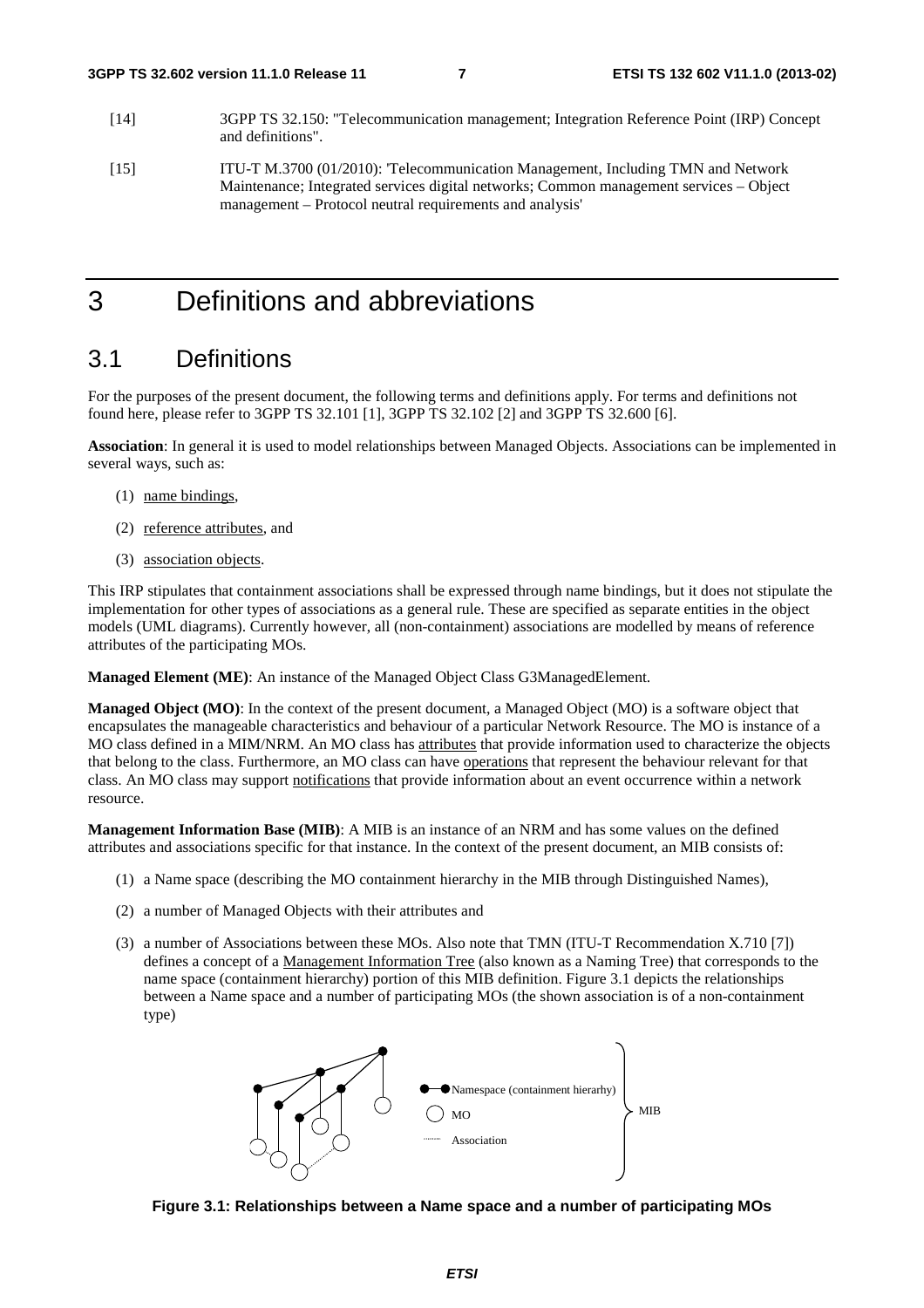**Management Information Model (MIM)**: Also referred to as NRM – see the definition below.

**Name space**: A name space is a collection of names. The IRP name convention (see 3GPP TS 32.300 [5]) restricts the name space to a hierarchical containment structure, including its simplest form - the one-level, flat name space. All Managed Objects in a MIB shall be included in the corresponding name space and the MIB/name space shall only support a strict hierarchical containment structure (with one root object). A Managed Object that contains another is said to be the superior (parent); the contained Managed Object is referred to as the subordinate (child). The parent of all MOs in a single name space is called a Local Root. The ultimate parent of all MOs of all managed systems is called the Global Root.

**Network Resource Model (NRM)**: A model representing the actual managed telecommunications network resources that a System is providing through the subject IRP. An NRM describes Managed Object Classes, their associations, attributes and operations. The NRM is also referred to as "MIM" (see above), which originates from the ITU-T TMN.

**Node B:** A logical node responsible for radio transmission/reception in one or more cells to/from the User Equipment. It terminates the Iub interface towards the RNC.

### 3.2 Abbreviations

For the purposes of the present document, the following abbreviations apply:

| <b>CMIS</b>  | <b>Common Management Information Service</b>                    |
|--------------|-----------------------------------------------------------------|
| CN           | Core Network                                                    |
| <b>CORBA</b> | Common Object Request Broker Architecture                       |
| DN           | Distinguished Name (see 3GPP TS 32.300 [5])                     |
| EM           | <b>Element Manager</b>                                          |
| FM           | <b>Fault Management</b>                                         |
| IDL          | <b>Interface Definition Language</b>                            |
| <b>IRP</b>   | <b>Integration Reference Point</b>                              |
| <b>ITU-T</b> | International Telecommunication Union, Telecommunication Sector |
| ME           | <b>Managed Element</b>                                          |
| <b>MIB</b>   | <b>Management Information Base</b>                              |
| <b>MIM</b>   | <b>Management Information Model</b>                             |
| <b>MO</b>    | Managed Object                                                  |
| <b>MOC</b>   | <b>Managed Object Class</b>                                     |
| <b>MOI</b>   | Managed Object Instance                                         |
| NE           | Network Element                                                 |
| NM           | Network Manager                                                 |
| NR           | Network Resource                                                |
| <b>NRM</b>   | Network Resource Model                                          |
| PM           | Performance Management                                          |
| <b>RDN</b>   | Relative Distinguished Name (see 3GPP TS 32.300 [5])            |
| <b>SNMP</b>  | Simple Network Management Protocol                              |
| SS.          | <b>Solution Set</b>                                             |
| <b>TMN</b>   | <b>Telecommunications Management Network</b>                    |
| <b>UML</b>   | Unified Modelling Language                                      |
| <b>UMTS</b>  | Universal Mobile Telecommunications System                      |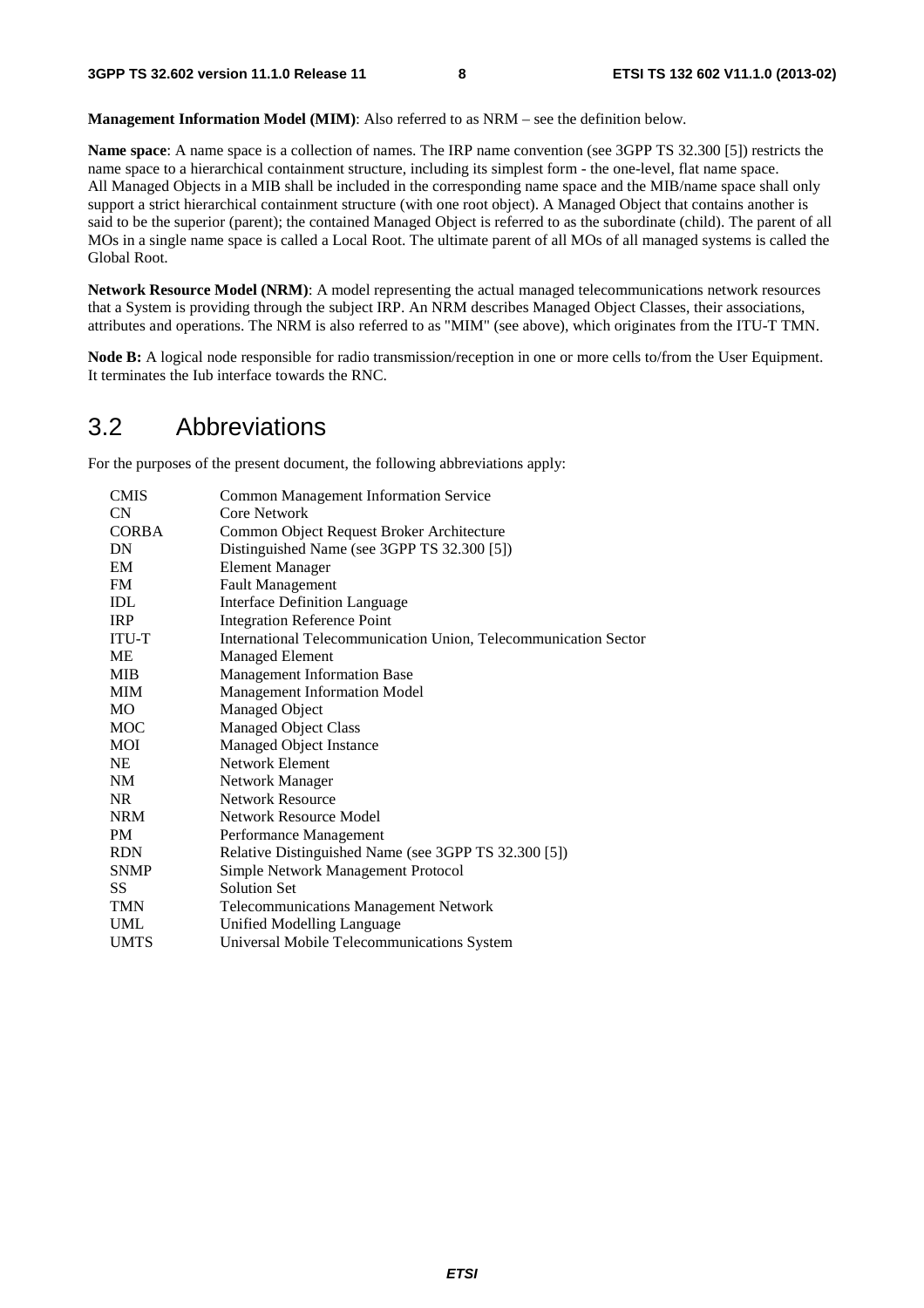# 4 System overview

# 4.1 System Context

The general definition of the System Context for the present IRP is found in 3GPP TS 32.150 [14] subclause 4.7. In addition, the set of related IRP(s) relevant to the present IRP is shown in the two diagrams below.



**Figure 4.1: System Context A** 



**Figure 4.2: System Context B**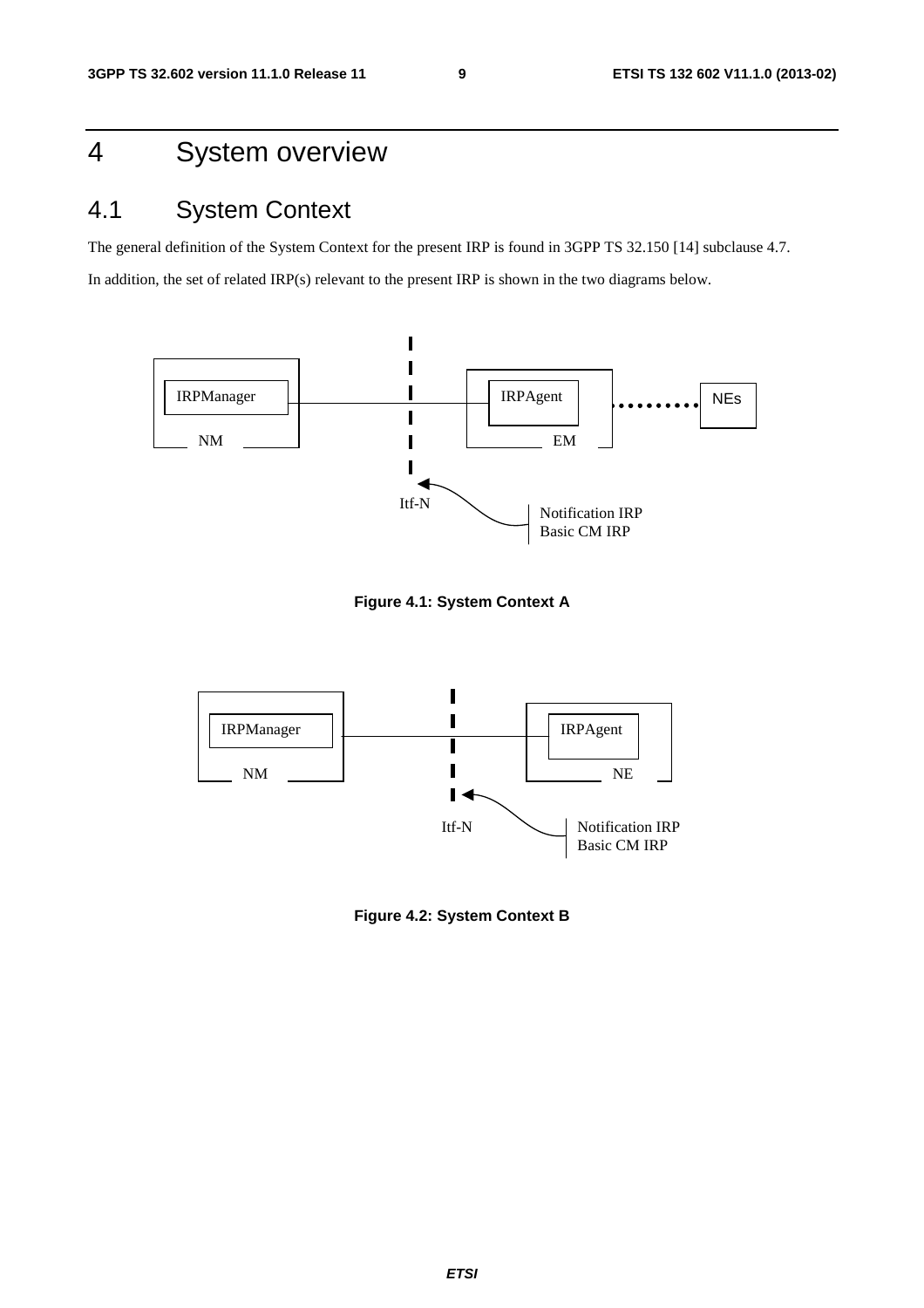### 4.2 Compliance rules

For general definitions of compliance rules related to qualifiers (Mandatory/Optional/Conditional) for *operations*, *notifications and parameters* (of operations and notifications) please refer to 3GPP TS 32.150 [14].

An IRPAgent that incorporates vendor-specific extensions shall support normal communication with a 3GPP SA5-compliant IRPManager with respect to all Mandatory and Optional managed object classes, attributes, associations, operations, parameters and notifications without requiring the IRPManager to have any knowledge of the extensions.

Given that

- rules for vendor-specific extensions remain to be fully specified, and
- many scenarios under which IRPManager and IRPAgent interwork may exist,

it is recognised that the IRPManager, even though it is not required to have knowledge of vendor-specific extensions, may be required to be implemented with an awareness that extensions can exist and behave accordingly.

# 5 Modelling approach

See 3GPP TS 32.150 [14].

# 6 Information Object Classes (IOCs)

### 6.1 Imported information entities and local labels

| Label reference                                         | Local label       |
|---------------------------------------------------------|-------------------|
| 32.622 [13], information object class, Top              | Top               |
| 32.622 [13], information object class, IRPAgent         | <b>IRPAgent</b>   |
| 32.312 [4], information object class, ManagedGenericIRP | ManagedGenericIRP |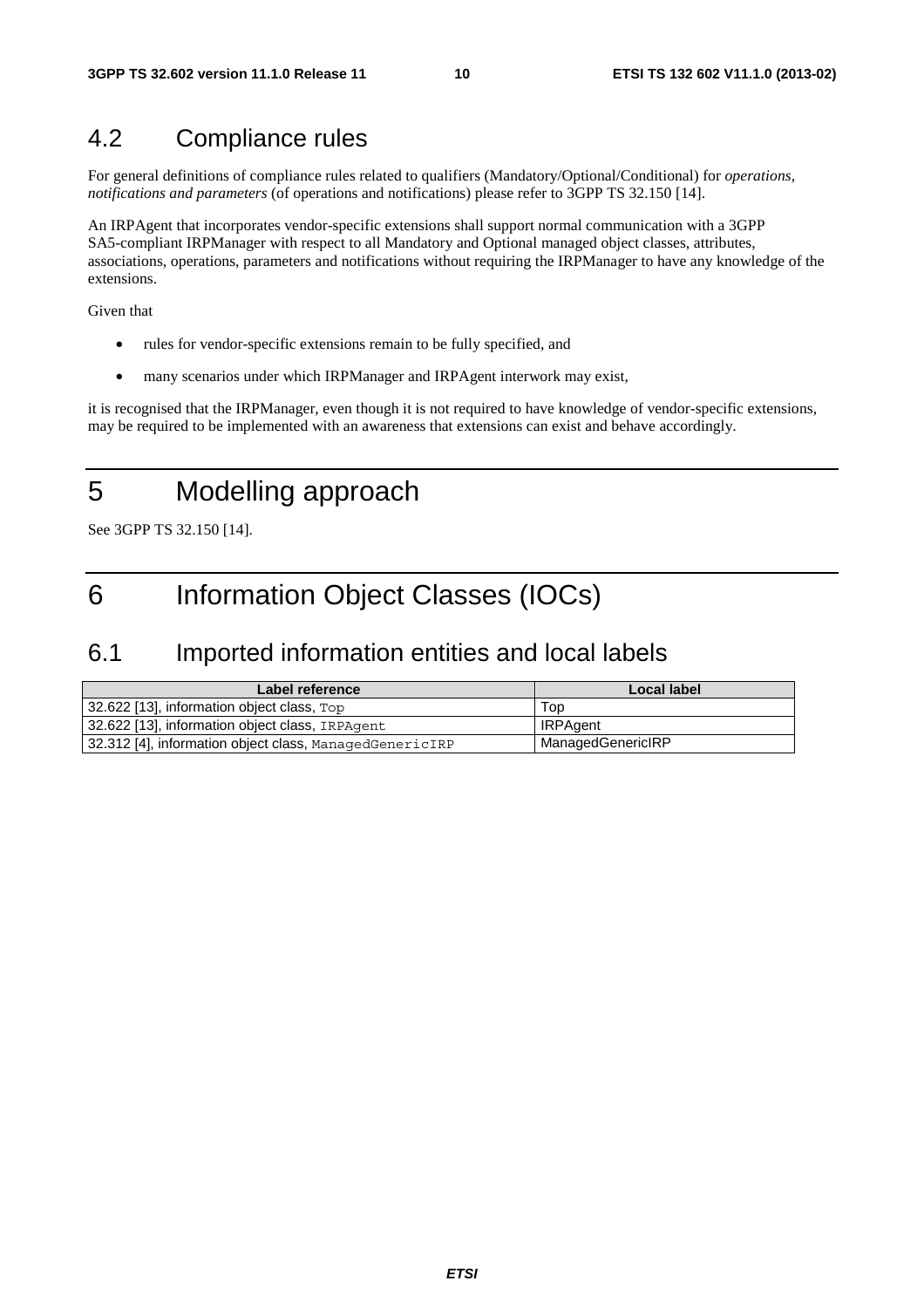### 6.2 Class diagram

This clause introduces the set of Information Object Classes (IOCs) that encapsulate information within the IRPAgent. The intent is to identify the information required for the BasicCmIRP Agent implementation of its operations and notification emission. This sub-clause provides the overview of all support object classes in UML. Subsequent subclauses provide more detailed specification of various aspects of these support object classes.

#### 6.2.1 Attributes and relationships



### 6.2.2 Inheritance



### 6.3 Information Object Class (IOC) Definitions

#### 6.3.1 BasicCmIRP

#### 6.3.1.1 Definition

BasicCmIRP is the representation of the basic configuration management capabilities specified by this specification. This IOC inherits from ManagedGenericIRP IOC specified in TS 32.312 [4].

#### 6.3.2 ManagedEntity

#### 6.3.2.1 Definition

The Support IOC ManagedEntity represents the role that can be played by an instance of an IOC defined in Network Resources Models, e.g. Generic Network Resource Model, Core Network Resource Model, UTRAN Network Resource Model or GERAN Network Resource Model. ManagedEntity is used in the specification of Basic CM IRP operations to represent an instance of an IOC defined in these Network Resource Models.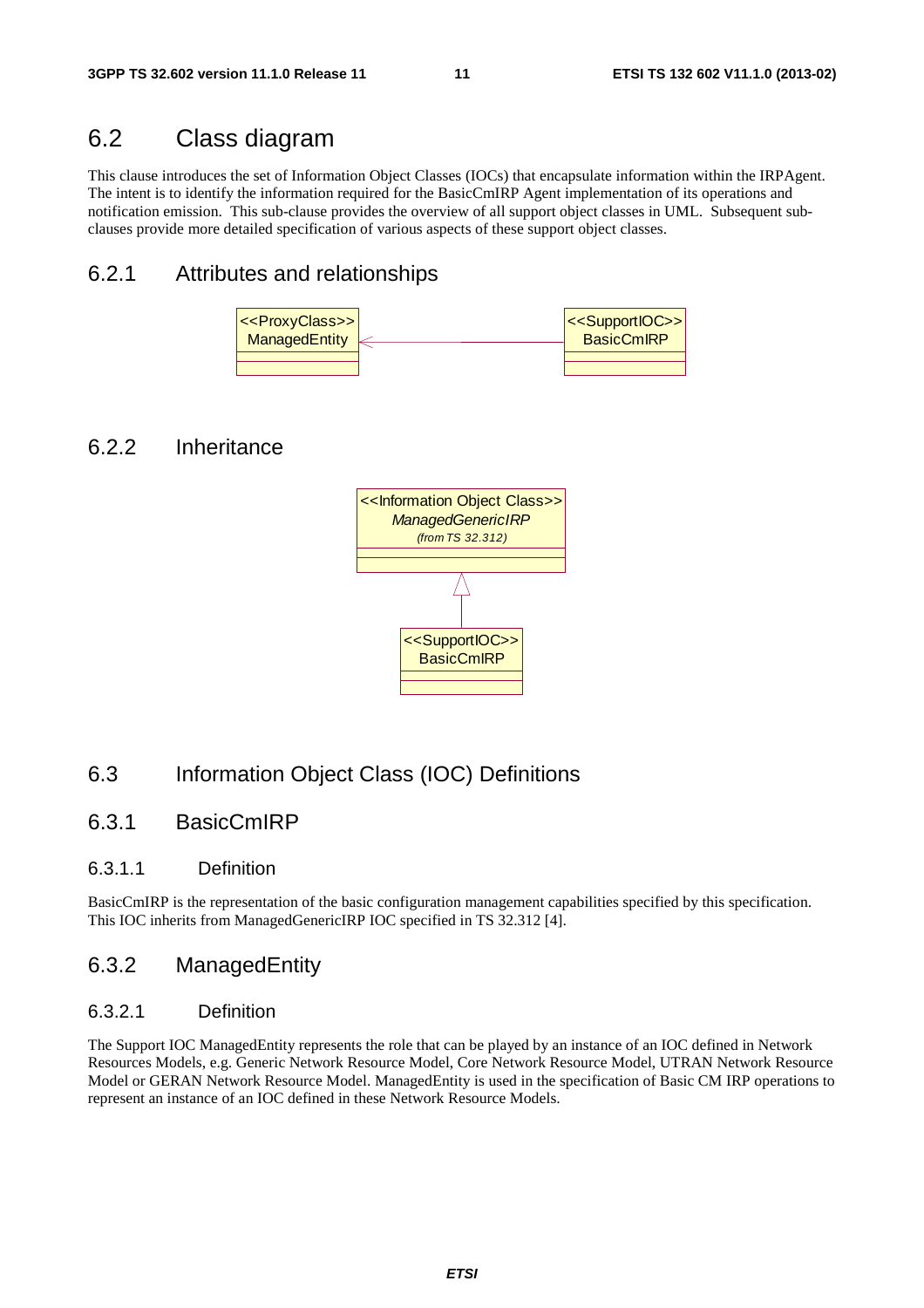### 6.4 Information relationship definitions

6.4.1 Void

# 7 Interface Definition

7.1 Class diagram



### 7.2 Generic rules

**Rule 1**: Each operation with at least one input parameter supports a pre-condition valid\_input\_parameter which indicates that all input parameters shall be valid with regards to their information type. Additionally, each such operation supports an exception operation\_failed\_invalid\_input\_parameter which is raised when pre-condition valid input parameter is false. The exception has the same entry and exit state.

**Rule 2**: Each operation with at least one optional input parameter supports a set of pre-conditions supported\_optional\_input\_parameter\_xxx where "xxx" is the name of the optional input parameter and the precondition indicates that the operation supports the named optional input parameter. Additionally, each such operation supports an exception operation\_failed\_unsupported\_optional\_input\_parameter\_xxx which is raised when (a) the precondition supported\_optional\_input\_parameter\_xxx is false and (b) the named optional input parameter is carrying information. The exception has the same entry and exit state.

**Rule 3**: Each operation shall support a generic exception operation\_failed\_internal\_problem that is raised when an internal problem occurs and that the operation cannot be completed. The exception has the same entry and exit state.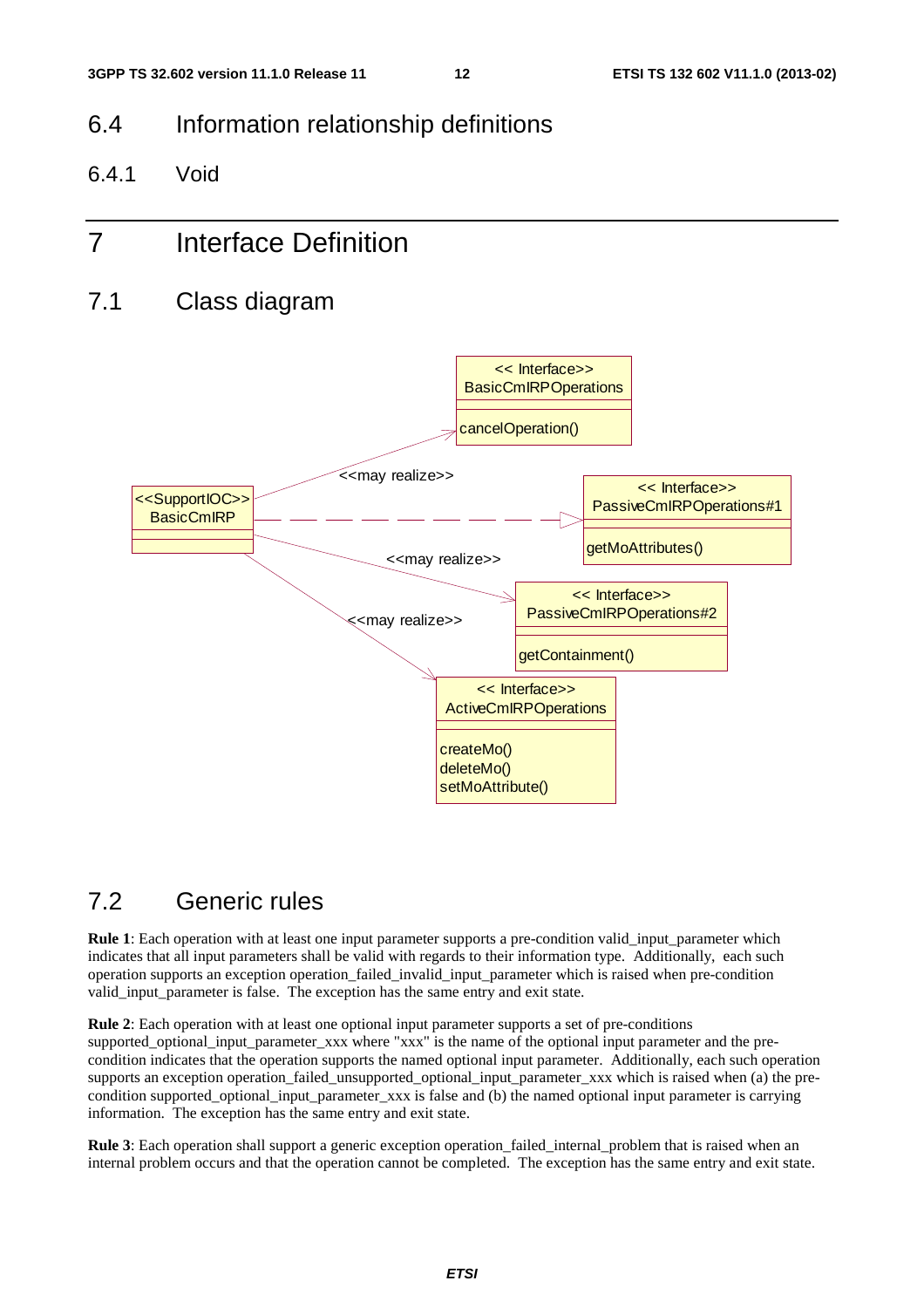### 7.3 Interface PassiveCmIRPOperations#1

### 7.3.1 getMoAttributes (M)

#### 7.3.1.1 Definition

This operation is invoked by IRPManager to request the retrieval of management information (Managed Object attribute names and values) from the MIB maintained by IRPAgent. One or several Managed Objects may be retrieved - based on the containment hierarchy. This operation provides functionality that is similar to that provided by the M-GET service defined by CMIS (ITU-T Recommendation X.710 [7]).

A Solution Set may choose to split this operation in several operations (e.g. operations to get "handlers" or "iterators" to Managed Objects fulfilling the scope/filter criteria and other operations to retrieve attribute names/values from these "handlers").

| <b>Name</b>         | <b>Qualifier</b> | <b>Information Type</b>          | <b>Comment</b>                                                                                                                             |
|---------------------|------------------|----------------------------------|--------------------------------------------------------------------------------------------------------------------------------------------|
| invokeIdentifierInC |                  |                                  | A unique identifier that is Solution Set This parameter identifies the current invocation. This parameter is used in the "cancelOperation" |
|                     |                  | dependent.                       | operation to cancel an on-going "getMOAttributes" operation.                                                                               |
| baseObjectInstanceM |                  | DistinguishedName                | The MO instance that is to be used as the starting point for the selection of managed objects to which                                     |
|                     |                  |                                  | the filter (when supplied) is to be applied. This is a full Distinguished Name according to                                                |
|                     |                  |                                  | 3GPP TS 32.300 [5].                                                                                                                        |
| scope               |                  | SEQUENCE <                       | This parameter defines how many levels of the containment hierarchy to select for the filter defined                                       |
|                     |                  | ENUM {                           | below. The selection starts from the MO given by the baseObjectInstance parameter. The levels of                                           |
|                     |                  | BASE_ONLY, BASE_NTH_LEVEL,       | selection that may be performed are:                                                                                                       |
|                     |                  | BASE_SUBTREE,                    |                                                                                                                                            |
|                     |                  | BASE_ALL}, Level>                | BASE_ONLY: level ignored, just return the base object.;                                                                                    |
|                     |                  |                                  | BASE_NTH_LEVEL: return all subordinate objects that are on "level" distance from the base object,                                          |
|                     |                  | Note: the Level contains valid   | where 0 is the base object.;                                                                                                               |
|                     |                  | information if BASE_NTH_LEVEL or | BASE_SUBTREE: return the base object and all of its subordinates down to and including the nth                                             |
|                     |                  | BASE SUBTREE is used.            | level:                                                                                                                                     |
|                     |                  |                                  | BASE_ALL: level ignored, return the base object and all of its subordinates.                                                               |
| filter              |                  | See Comment                      | This parameter defines a filter test to be applied to the scoped Managed Object(s). If the filter is empty,                                |
|                     |                  |                                  | all of the managed objects included by the scope are selected.                                                                             |
|                     |                  |                                  | The actual syntax and capabilities of the filter is Solution Set specific. However, each Solution Set                                      |
|                     |                  |                                  | should support a filter consisting of one or several assertions that may be grouped using the logical                                      |
|                     |                  |                                  | operators AND, OR and NOT. Each assertion is a logical expression of attribute existence, attribute                                        |
|                     |                  |                                  | value comparison ("equal to X, less than Y" etc.) and MO Class.                                                                            |
| attributeListIn     | М                | <b>LIST OF AttributeName</b>     | This parameter identifies the attributes to be returned by this operation. In R99, only the semantics                                      |
|                     |                  |                                  | "Return all attributes" shall be supported. An empty list means "Return all attributes". For future releases                               |
|                     |                  |                                  | the possibility to specify a list of attributes is expected.                                                                               |

#### 7.3.1.2 Input Parameters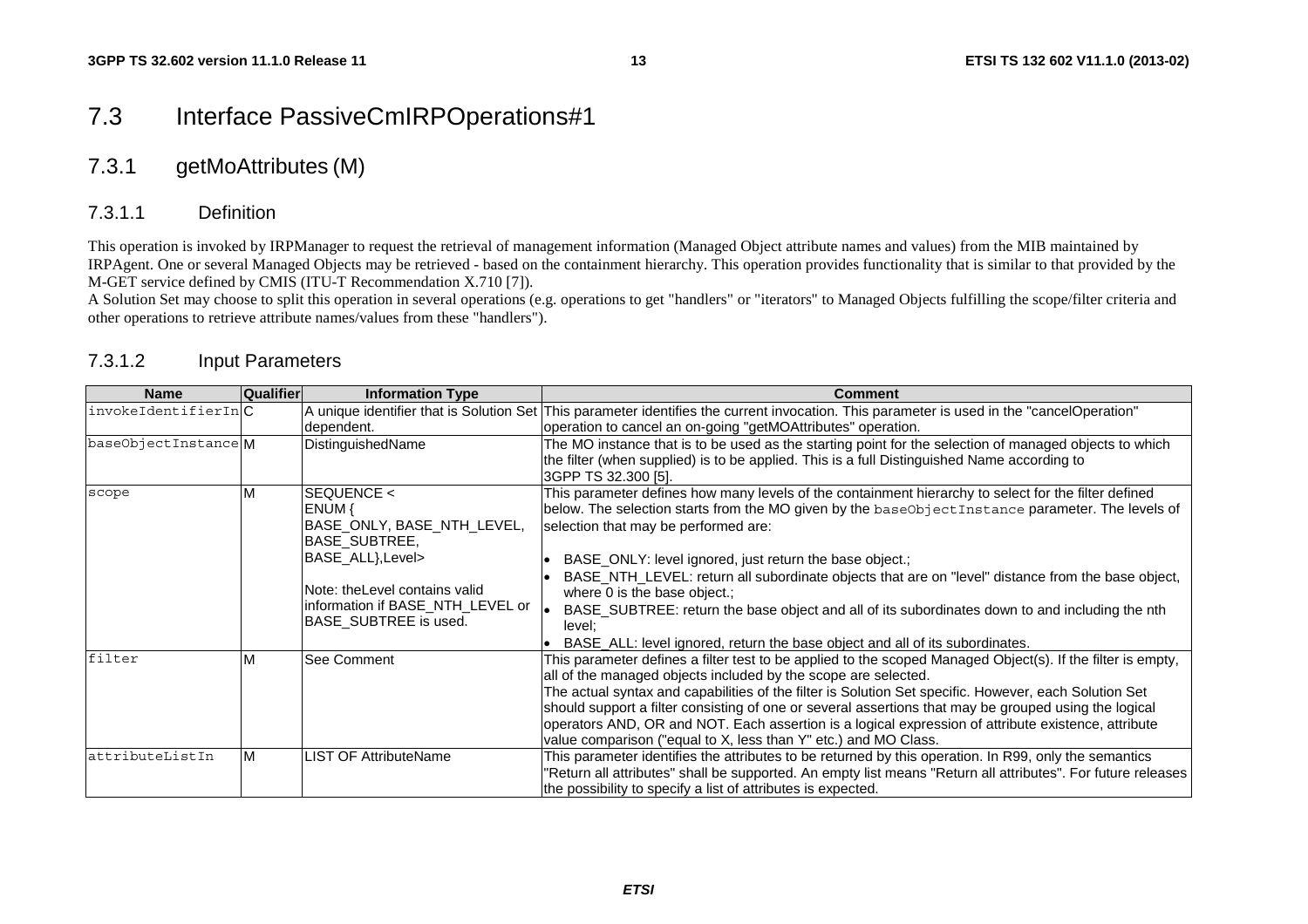### 7.3.1.3 Output Parameters

| Qualifier<br><b>Matching Information</b><br><b>Name</b>                                           |    |                                                                                                                                            | <b>Comment</b>                                                          |
|---------------------------------------------------------------------------------------------------|----|--------------------------------------------------------------------------------------------------------------------------------------------|-------------------------------------------------------------------------|
| invokeIdentifierOut<br>invokeIdentifierIn from the input parameters of this operation<br>M (Note) |    |                                                                                                                                            | This parameter identifies the current invocation in both IRPManager and |
|                                                                                                   |    |                                                                                                                                            | IRPAgent. This parameter can be used together with the                  |
|                                                                                                   |    |                                                                                                                                            | "cancelOperation" operation to cancel an on-going "getMOAttributes"     |
|                                                                                                   |    |                                                                                                                                            | loperation.                                                             |
| managedObjectClass                                                                                |    | ManagedEntity.objectClass                                                                                                                  | For each returned MO: The class of the MO.                              |
| managedObjectInstance M                                                                           |    | ManagedEntity.distinguishedName                                                                                                            | For each returned MO: The name of the MO. This is a full Distinguished  |
|                                                                                                   |    |                                                                                                                                            | Name according to 3GPP TS 32.300 [5].                                   |
| attributeListOut                                                                                  | ΙM | LIST OF SEQUENCE <name managedentity.anattribute,<="" of="" td=""><td>For each returned MO: A list of name/value pairs for MO.</td></name> | For each returned MO: A list of name/value pairs for MO.                |
|                                                                                                   |    | value OF ManagedEntity.anAttribute>                                                                                                        |                                                                         |
| status                                                                                            |    | <b>ENUM</b> (OperationSucceeded, OperationFailed)                                                                                          | An operation may fail because of a specified or unspecified reason.     |
| NOTE:                                                                                             |    | This parameter is meaningful only if the IRPAgent supports the cancelOperation.                                                            |                                                                         |

#### 7.3.1.4 Pre-condition

#### baseObjectExists

| <b>Assertion Name</b> | <b>Definition</b>                                                                   |  |
|-----------------------|-------------------------------------------------------------------------------------|--|
| baseObiectExists      | The Managed Entity instance specified by the base Object Instance parameter exists. |  |

#### 7.3.1.5 Post-condition

None specific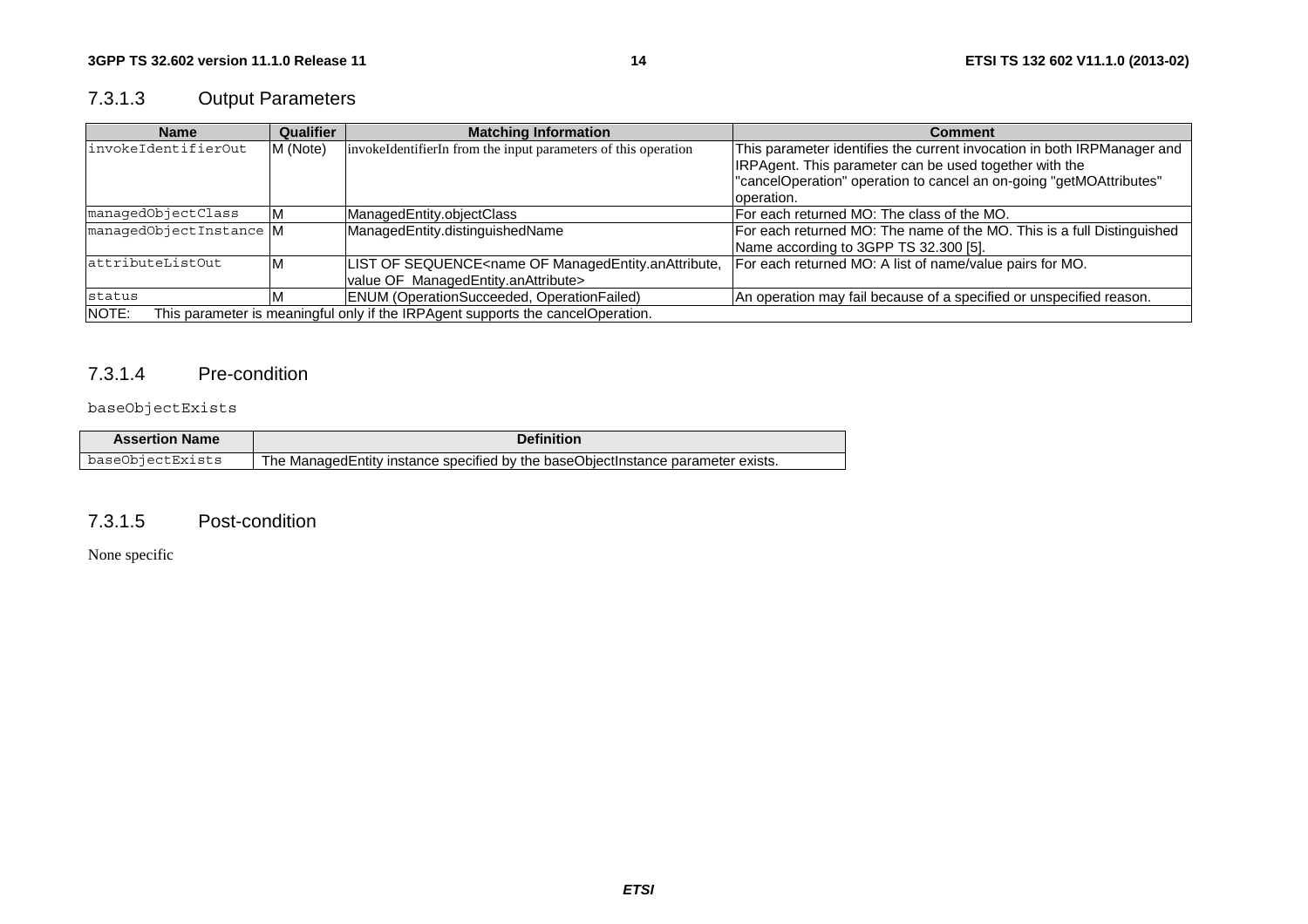#### 7.3.1.6 Exceptions

| <b>Name</b>                                                                                            | <b>Definition</b>                                                                             |  |
|--------------------------------------------------------------------------------------------------------|-----------------------------------------------------------------------------------------------|--|
| operationFailed<br>Condition: Pre-condition is false or post-condition is false.                       |                                                                                               |  |
|                                                                                                        | Returned Information: The output parameter status.                                            |  |
|                                                                                                        | Exit state: Entry state.                                                                      |  |
| duplicateInvocation                                                                                    | Condition: The invoke identifier specified was allocated to another operation                 |  |
|                                                                                                        | Returned Information: The output parameter status.                                            |  |
|                                                                                                        | <b>Exit state:</b> Entry state.                                                               |  |
|                                                                                                        | Note: This exception is conditional and applies only to Solution Sets where it is meaningful. |  |
| resourceLimitation<br><b>Condition:</b> Operation not performed due to resource limitation.            |                                                                                               |  |
|                                                                                                        | Returned Information: The output parameter status.                                            |  |
|                                                                                                        | <b>Exit state:</b> Entry state.                                                               |  |
| operationCancelled                                                                                     | Condition: Operation cancelled by cancelOperation operation.                                  |  |
|                                                                                                        | Returned Information: The output parameter status.                                            |  |
|                                                                                                        | <b>Exit state:</b> Entry state.                                                               |  |
| <b>Condition:</b> Operation not performed because a parameter was too complex.<br>complexityLimitation |                                                                                               |  |
|                                                                                                        | Returned Information: The output parameter status.                                            |  |
|                                                                                                        | Exit state: Entry state.                                                                      |  |

# 7.4 Interface PassiveCmIRPOperations#2

### 7.4.1 getContainment (O)

#### 7.4.1.1 Definition

This (optional) operation is only intended for retrieval of the containment relations from the MIB.

#### 7.4.1.2 Input Parameters

| <b>Name</b>                  | Qualifier | <b>Information Type</b> | Comment                                                                                                                                      |
|------------------------------|-----------|-------------------------|----------------------------------------------------------------------------------------------------------------------------------------------|
| $ $ invokeIdentifierIn $ C $ |           |                         | A unique identifier that is Solution This parameter identifies the current invocation in both IRPManager and IRPAgent. This parameter can be |
|                              |           | ISet dependent.         | used together with the "cancelOperation" operation to cancel an on-going "getContainment" operation.                                         |
| baseObject                   |           | DistinguishedName       | The MO instance that is to be used as the starting point for the selection of managed objects to which the                                   |
| Instance                     |           |                         | filter (when supplied) is to be applied. This is a full Distinguished Name according to 3GPP TS 32.300 [5].                                  |
| scope                        |           |                         | See corresponding parameter in See corresponding parameter in getMOAttributes.                                                               |
|                              |           | laetMOAttributes.       |                                                                                                                                              |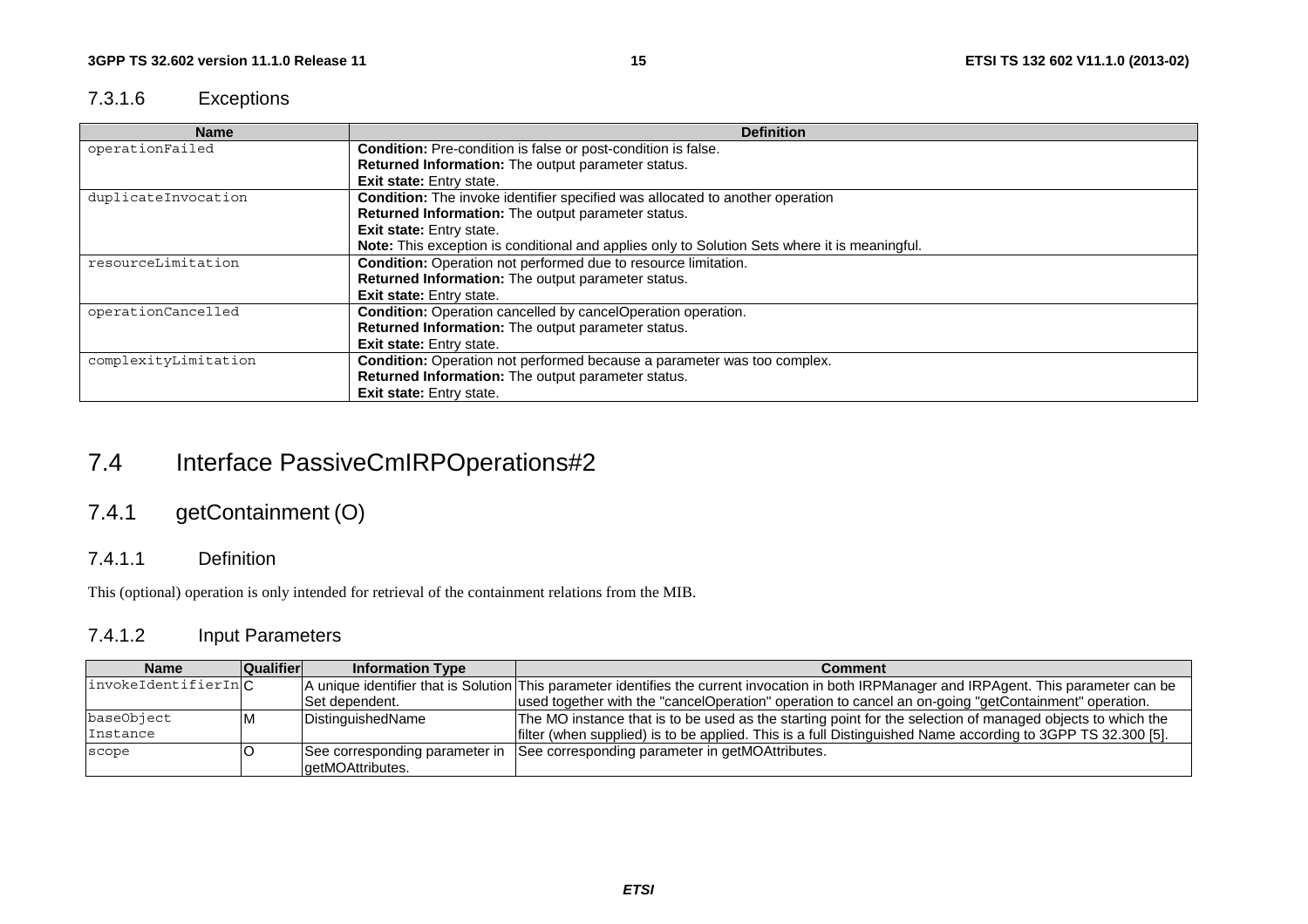#### 7.4.1.3 Output Parameters

The output parameter "containment" of the operation shall contain a list of all Managed Object instances in the MIB maintained by IRPAgent (or a subset starting from a given base object) including containment information (naming tree).

The structure and format of the output parameter "containment" are Solution Set dependent.

| <b>Qualifier</b><br><b>Matching Information</b><br><b>Name</b>                                                              |  |                                                                              | Comment                                                                       |
|-----------------------------------------------------------------------------------------------------------------------------|--|------------------------------------------------------------------------------|-------------------------------------------------------------------------------|
| containment                                                                                                                 |  | <b>ILIST OF ManagedEntity.distinguishedName</b>                              | A list of DN of all Managed Object instances that satisfy the scope.          |
|                                                                                                                             |  | invokeIdentifierOut M (Note) invokeIdentifierIn from the input parameters of | This parameter identifies the current invocation. . This parameter is used in |
|                                                                                                                             |  | this operation                                                               | "cancelOperation" operation to cancel an on-going "getContainment" operation. |
| ENUM (OperationSucceeded, OperationFailed)   An operation may fail because of a specified or unspecified reason.<br>Istatus |  |                                                                              |                                                                               |
| NOTE:<br>This parameter is meaningful only if the IRPAgent supports the cancelOperation.                                    |  |                                                                              |                                                                               |

#### 7.4.1.4 Pre-condition

baseObjectExists

| <b>Assertion Name</b> | Definition                                                                          |
|-----------------------|-------------------------------------------------------------------------------------|
| baseObiectExists      | The Managed Entity instance specified by the base Object Instance parameter exists. |

#### 7.4.1.5 Post-condition

None specific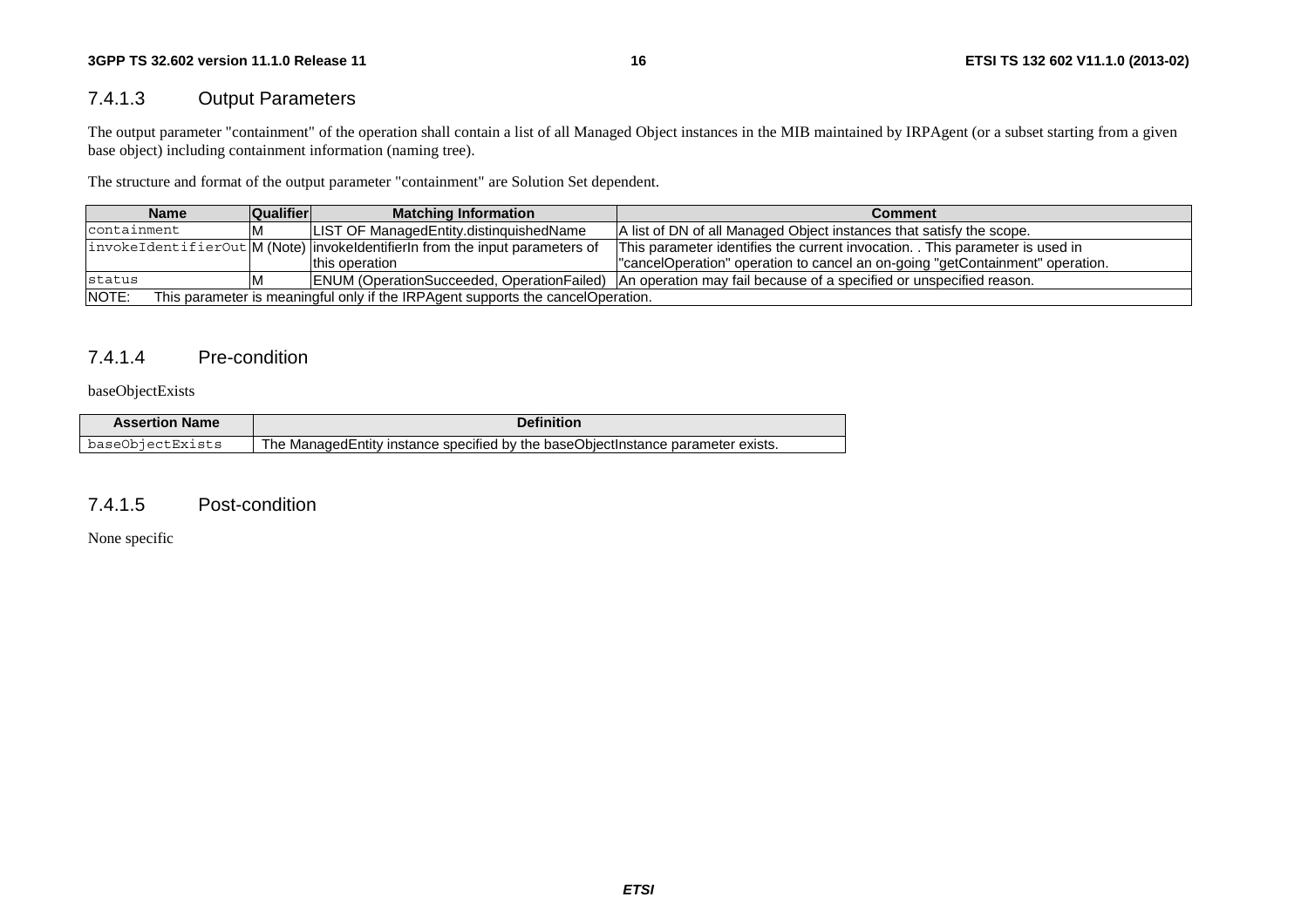#### 7.4.1.6 Exceptions

| <b>Name</b>          | <b>Definition</b>                                                                                    |  |  |
|----------------------|------------------------------------------------------------------------------------------------------|--|--|
| operationFailed      | Condition: Pre-condition is false or post-condition is false.                                        |  |  |
|                      | Returned Information: The output parameter status.                                                   |  |  |
|                      | <b>Exit state:</b> Entry state.                                                                      |  |  |
| duplicateInvocation  | <b>Condition:</b> The invoke identifier specified was allocated to another operation                 |  |  |
|                      | Returned Information: The output parameter status.                                                   |  |  |
|                      | Exit state: Entry state.                                                                             |  |  |
|                      | <b>Note:</b> This exception is conditional and applies only to Solution Sets where it is meaningful. |  |  |
| resourceLimitation   | Condition: Operation not performed due to resource limitation.                                       |  |  |
|                      | Returned Information: The output parameter status.                                                   |  |  |
|                      | <b>Exit state:</b> Entry state.                                                                      |  |  |
| operationCancelled   | Condition: Operation cancelled by cancelOperation operation.                                         |  |  |
|                      | Returned Information: The output parameter status.                                                   |  |  |
|                      | <b>Exit state:</b> Entry state.                                                                      |  |  |
| complexityLimitation | Condition: Operation not performed because a parameter was too complex.                              |  |  |
|                      | Returned Information: The output parameter status.                                                   |  |  |
|                      | <b>Exit state:</b> Entry state.                                                                      |  |  |

# 7.5 Interface BasicCmIRPOperations

### 7.5.1 cancelOperation (O)

#### 7.5.1.1 Definition

IRPManager invokes this operation to cancel an on-going Basic CM IRP operation it issued before. Presently the Basic CM IRP operations that can be cancelled by invoking "cancelOperation" are "getMOAttributes" and "getContainment".

#### 7.5.1.2 Input Parameters

| <b>Name</b>          | <br>ualifiel | <b>Type</b><br>matior<br>Infor                                           | Comment                                                                                                                                    |
|----------------------|--------------|--------------------------------------------------------------------------|--------------------------------------------------------------------------------------------------------------------------------------------|
| $\blacksquare$ ninks | ١N           | dependent.<br>unique<br>that<br>Solution<br><b>Identifier</b><br>$\cdot$ | CM IRF<br>. .<br>operation<br>∘cancelled.<br>'his parame<br>$\sim$ on on<br>n-aoina .<br>utities<br>udent:<br>be.<br>…⊔Basic ∶<br>.<br>. . |

#### 7.5.1.3 Output Parameters

| <b>Name</b> | $\cdots$<br>∡ualifier ∶<br>. OF | <b>Matching Information</b>                                        | -----<br>じomment                                                                                                 |
|-------------|---------------------------------|--------------------------------------------------------------------|------------------------------------------------------------------------------------------------------------------|
| Istatus     | 1IV                             | _NUM / 1<br>OperationFailed)<br><b>ENTIM (Operation Succeedom.</b> | $\cdots$<br>rified reason.<br>$\sim$<br>operation<br>.<br>∵a specified c<br>$-$<br>$\sim$<br>Αr<br>וש -<br>.ause |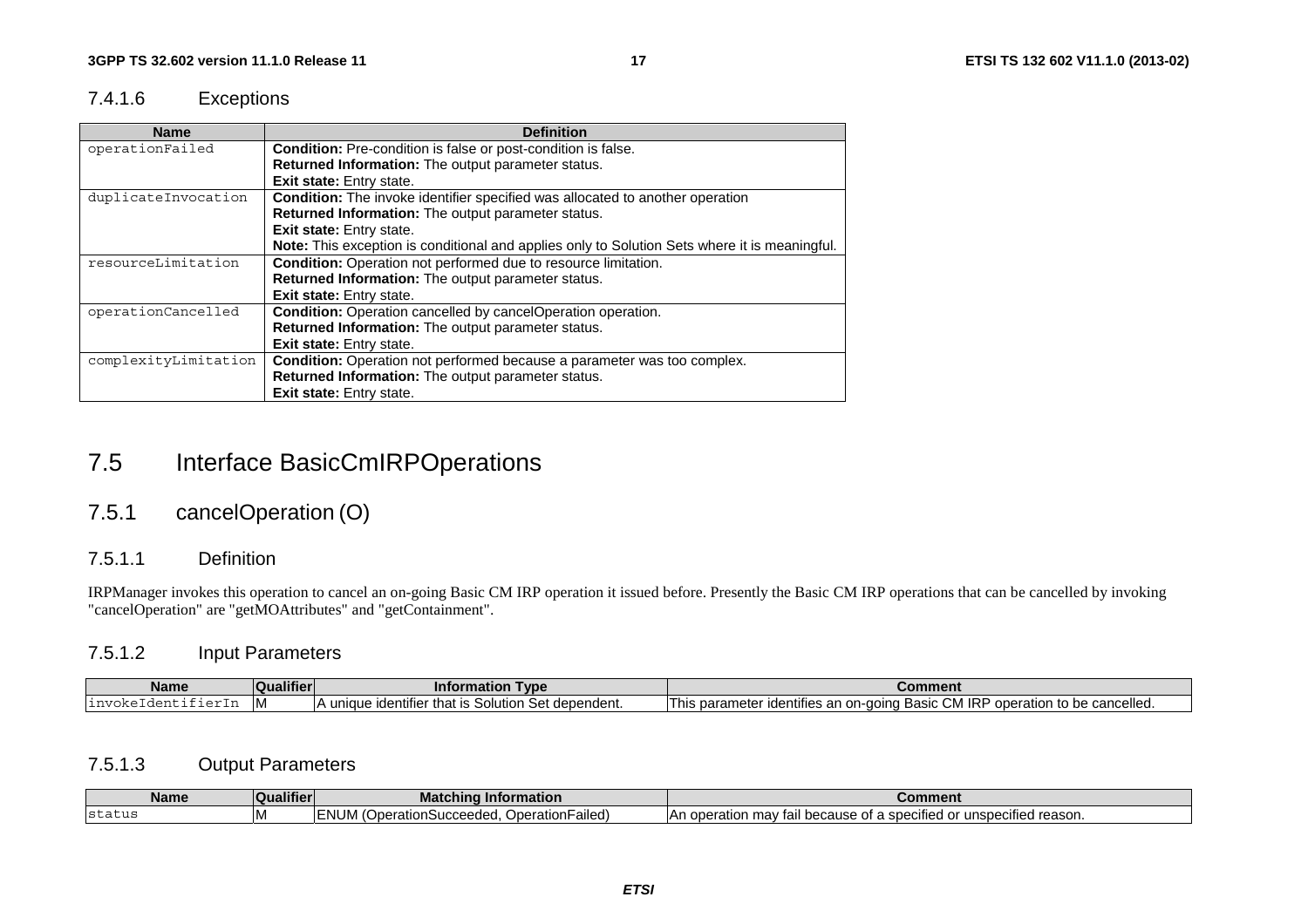#### 7.5.1.4 Pre-condition

#### operationExits

| <b>Assertion Name</b> | Definition                                                                           |
|-----------------------|--------------------------------------------------------------------------------------|
| operationExits        | , invokeldentifierIn<br>≀ the<br>l he operation identified<br>. bv<br>ongoing.<br>ıs |

#### 7.5.1.5 Post-condition

#### operationCancelled

| <b>Assertion Name</b>       | <b>Definition</b>                                                             |
|-----------------------------|-------------------------------------------------------------------------------|
| .onCancelled<br>ope.<br>d L | cancelled.<br>The operation identified<br>1 by the invokeldentifierIn i<br>ıs |

### 7.5.1.6 Exceptions

| <b>Name</b>     | <b>Definition</b>                                                    |
|-----------------|----------------------------------------------------------------------|
| operationFailed | <b>Condition:</b> Pre-condition is false or post-condition is false. |
|                 | <b>Returned Information:</b> The output parameter status.            |
|                 | <b>Exit state:</b> Entry state.                                      |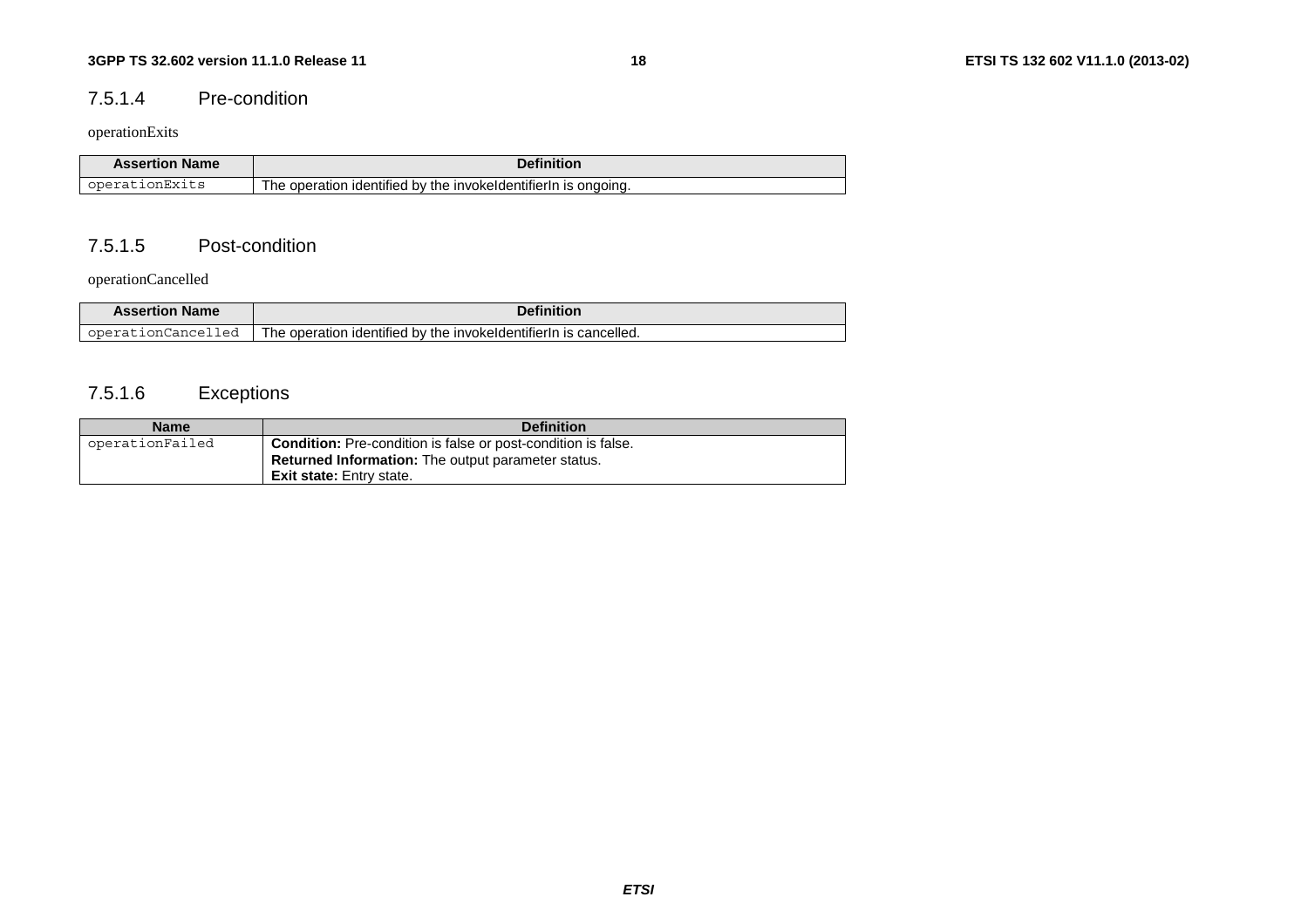# 7.6 Interface ActiveCmIRPOperations

### 7.6.1 createMO (O)

#### 7.6.1.1 Definition

This operation is invoked by IRPManager to request the IRPAgent to create a Managed Object instance in the MIB maintained by the IRPAgent. This operation will create only one Managed Object instance. This operation provides functionality that is similar to that provided by the M-CREATE service defined by CMIS (ITU-T Recommendation  $X.710$  [7]).

#### 7.6.1.2 Input Parameters

| <b>Name</b>              | Qualifier | <b>Information Type</b>                                  | <b>Comment</b>                                                                                                                                                                                                                                                                                                                                                                                                                                                              |
|--------------------------|-----------|----------------------------------------------------------|-----------------------------------------------------------------------------------------------------------------------------------------------------------------------------------------------------------------------------------------------------------------------------------------------------------------------------------------------------------------------------------------------------------------------------------------------------------------------------|
| managedObjectClass       |           | ObjectClassIdentifier                                    | This parameter specifies the class of the new managed object instance.                                                                                                                                                                                                                                                                                                                                                                                                      |
| managedObjectInstance    |           | DistinguishedName                                        | This parameter specifies the instance of the managed object that is to be created and registered. This is a<br>full Distinguished Name according to 3GPP TS 32.300 [5].                                                                                                                                                                                                                                                                                                     |
| referenceObjectInstanceO |           | Solution Set dependant                                   | This parameter may have a null value. When this parameter is supplied, it must specify an existing<br>instance of a managed object, called the reference object, of the same class as the new object to be<br>created. Attribute values associated with the reference object instance become the default values for those<br>not specified by the attributeListIn parameter.                                                                                                |
| attributeListIn          |           | LIST OF SEQUENCE<<br>attribute name, attribute<br>value> | This parameter may have a null value. When this parameter is supplied, it contains a list of name/value<br>pairs specifying attribute identifiers and their values to be assigned to the new managed object. These<br>values override the values for the corresponding attributes derived from either the reference object (if the<br>referenceObjectInstance parameter is supplied) or the default value set specified in the definition of the<br>managed object"s class. |

#### 7.6.1.3 Output Parameters

| <b>Name</b>      | <b>Qualifier</b> | <b>Matching Information</b>                       | Comment                                                                             |
|------------------|------------------|---------------------------------------------------|-------------------------------------------------------------------------------------|
| attributeListOut |                  | <b>ILIST OF SEQUENCE&lt;</b>                      | This list of name/value pairs contains the attributes of the new managed object and |
|                  |                  | Iname OF ManagedEntity.anAttribute, value OF      | the actual value assigned to each.                                                  |
|                  |                  | ManagedEntity.anAttribute>                        |                                                                                     |
| status           | ΙM               | <b>ENUM (OperationSucceeded, OperationFailed)</b> | IAn operation may fail because of a specified or unspecified reason.                |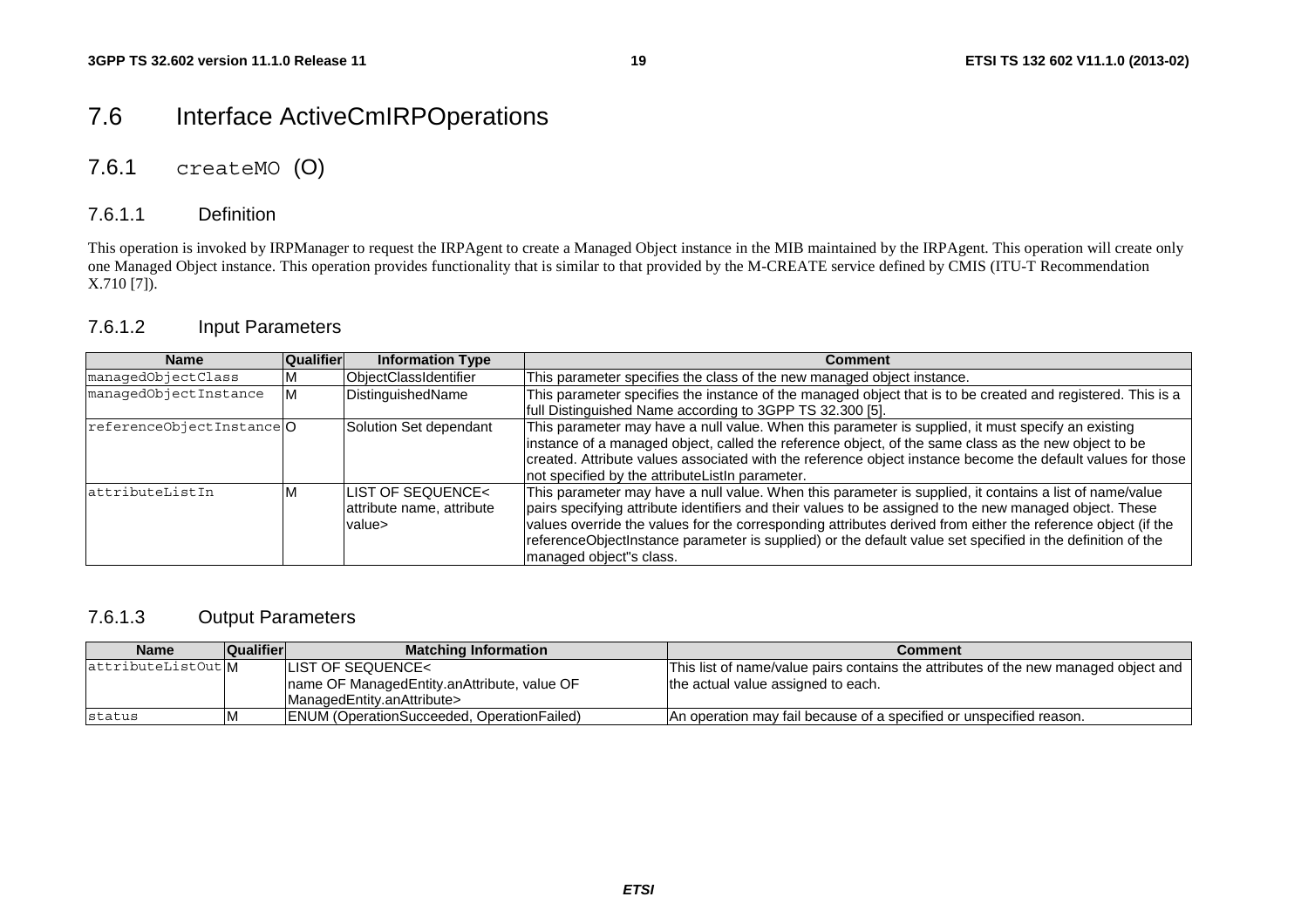#### 7.6.1.4 Pre-condition

managedEntityDoesNotExist

| <b>Name</b><br>Assertion   | <b>Definition</b>                                                                                                                                                    |
|----------------------------|----------------------------------------------------------------------------------------------------------------------------------------------------------------------|
| DoesNotExist<br>mai<br>aae | ManaɑedEntitv instance، ل<br>the same :<br>does not exist.<br>with<br>1 Name as the<br>obiect specified<br>Distinguishe<br>not be<br>creatior<br>$\mathbf{v}$<br>. . |

#### 7.6.1.5 Post-condition

managedEntityCreated AND objectCreationNotificationEmitted

| <b>Assertion Name</b>             | <b>Definition</b>                                                                                                                                                                                                                                                                                                 |
|-----------------------------------|-------------------------------------------------------------------------------------------------------------------------------------------------------------------------------------------------------------------------------------------------------------------------------------------------------------------|
| managedEntityCreated              | The ManagedEntity instance of the specified object class has been created with the specified Distinguished Name.                                                                                                                                                                                                  |
| objectCreationNotificationEmitted | An object creation notification (as defined in TS 32.662 [11]) is emitted for the created object, if notifiable. Notifiable here means<br>that the notification is supported and not suppressed. "Emitted" here corresponds to the association stereotyped as < <emits>&gt; in<br/>i 3GPP TS 32.662 [11].</emits> |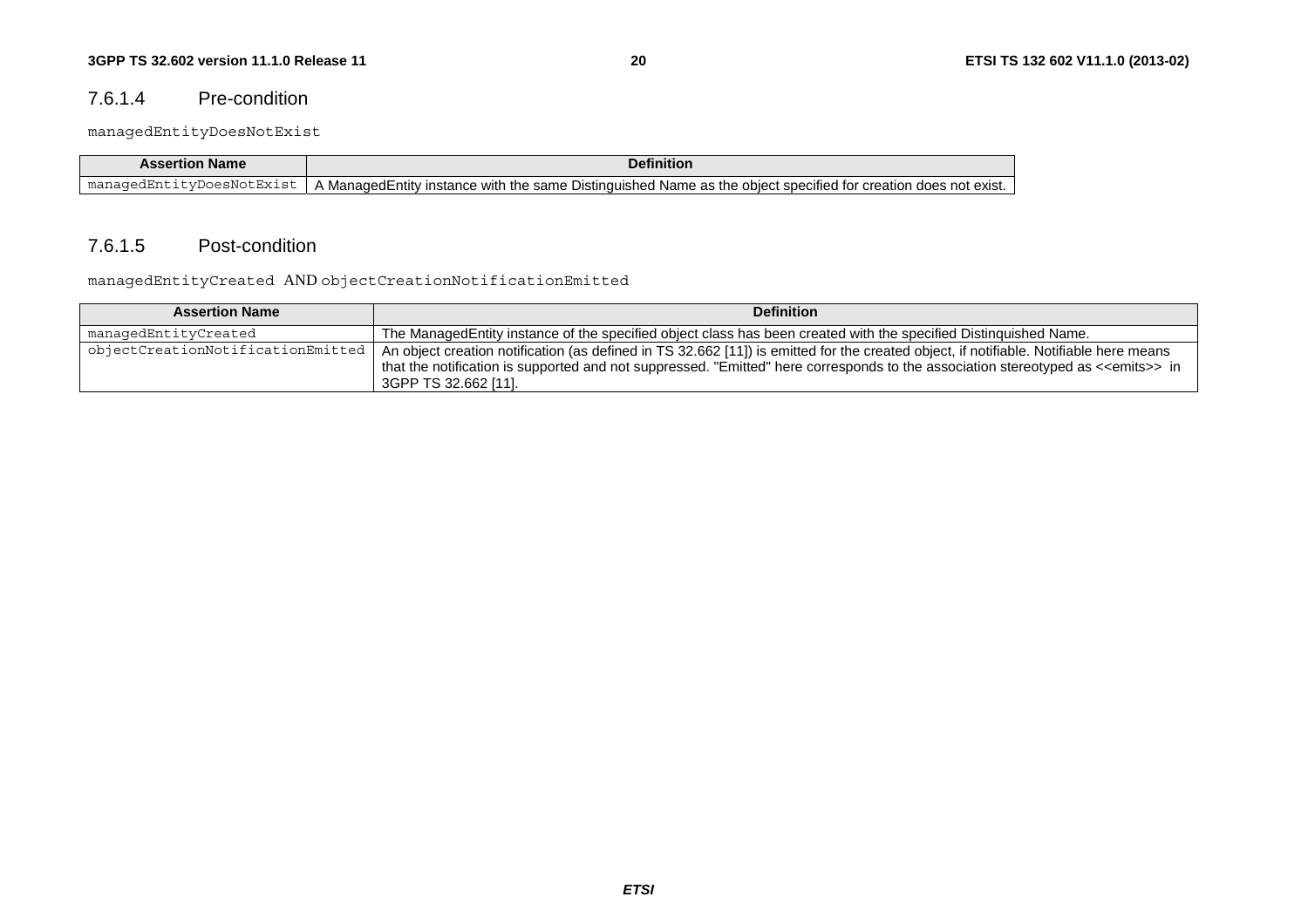### 7.6.1.6 Exceptions

| <b>Name</b>                         | <b>Definition</b>                                                                                                         |
|-------------------------------------|---------------------------------------------------------------------------------------------------------------------------|
| operationFailed                     | Condition: Pre-condition is false or post-condition is false.                                                             |
|                                     | <b>Returned Information:</b> The output parameter status.                                                                 |
|                                     | <b>Exit state:</b> Entry state.                                                                                           |
| objectClassSpecificationMissmatched | Condition: The object class named by ObjectClassIdentifier input parameter does not match the object class of the managed |
|                                     | object specified by a non-null referenceObjectInstance input parameter.                                                   |
|                                     | Returned Information: The output parameter status.                                                                        |
|                                     | Exit state: Entry state.                                                                                                  |
| InvalidObjectInstance               | Condition: The object instance name specified implied a violation of the naming rules;                                    |
|                                     | Returned Information: The output parameter status.                                                                        |
|                                     | Exit state: Entry state.                                                                                                  |
| createNotAllowed                    | Condition: The object to be created may not be created over the Itf-N.                                                    |
|                                     | Returned Information: The output parameter status.                                                                        |
|                                     | Exit state: Entry state.                                                                                                  |
| noSuchObjectClass                   | Condition: The class of the specified managed object is not recognized.                                                   |
|                                     | Returned Information: The output parameter status.                                                                        |
|                                     | <b>Exit state:</b> Entry state.                                                                                           |
| classInstanceConflict               | Condition: The specified managed object instance may not be created as member of the specified class.                     |
|                                     | Returned Information: The output parameter status.                                                                        |
|                                     | Exit state: Entry state.                                                                                                  |
| noSuchAttribute                     | Condition: A specified attribute is not recognized or is not valid for specified object class.                            |
|                                     | Returned Information: The output parameter status.                                                                        |
|                                     | Exit state: Entry state.                                                                                                  |
| invalidAttributeValue               | Condition: Value specified for an attribute is not valid for that attribute.                                              |
|                                     | Returned Information: The output parameter status.                                                                        |
|                                     | Exit state: Entry state.                                                                                                  |
| missingAttributeValue               | Condition: One or more required attribute values were not supplied and default values are not available.                  |
|                                     | Returned Information: The output parameter status.                                                                        |
|                                     | Exit state: Entry state.                                                                                                  |
| parentObjectDoesNotExist            | Condition: The parent MO instance of the ManagedEntity specified to be created does not exist.                            |
|                                     | Returned Information: The output parameter status.                                                                        |
|                                     | <b>Exit state:</b> Entry state.                                                                                           |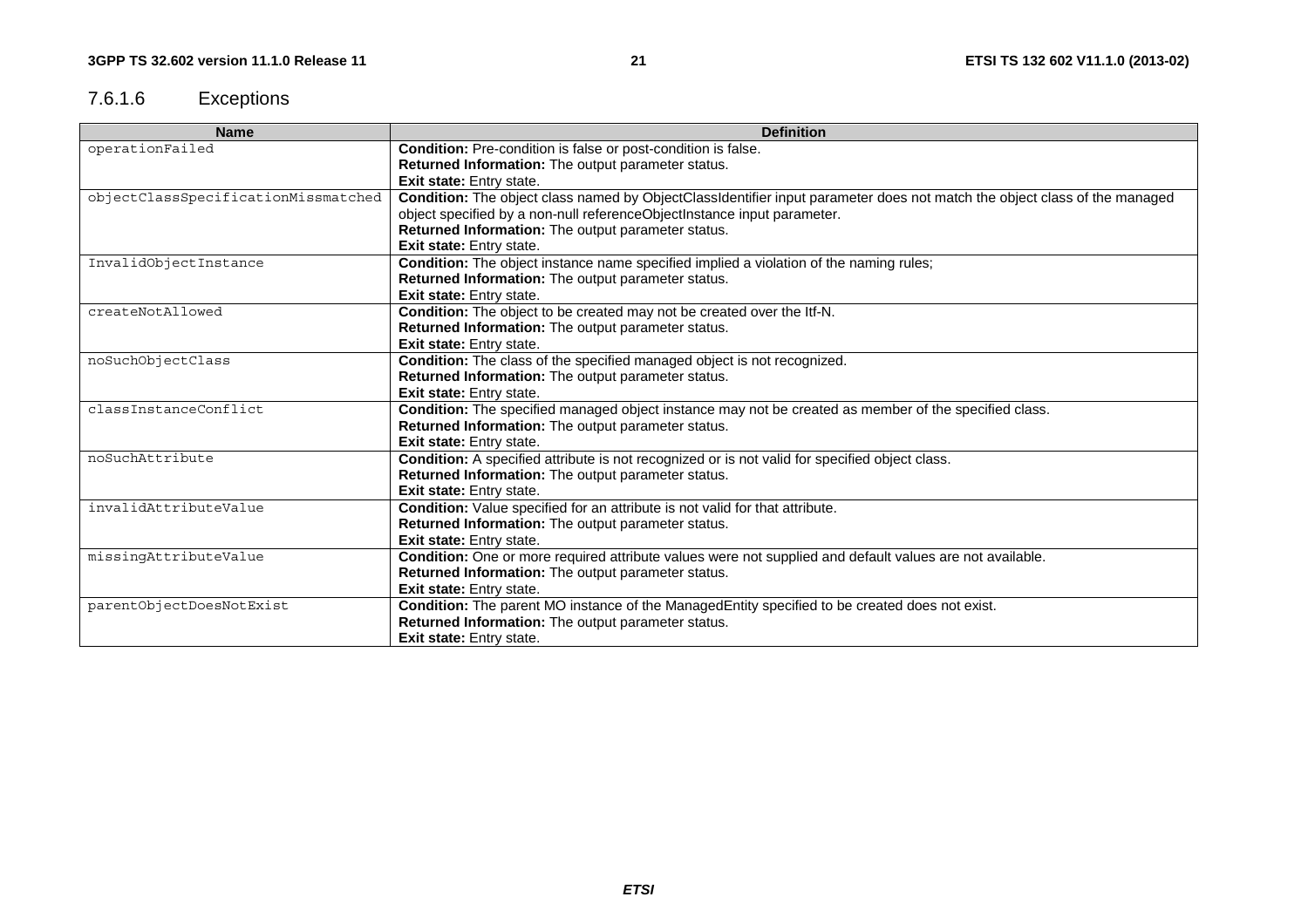### 7.6.2 deleteMO (O)

#### 7.6.2.1 Definition

This operation is invoked by IRPManager to request the deletion of one or more Managed Object instances from the MIB maintained by IRPAgent. This operation provides functionality that is similar to that provided by the M-DELETE service defined by CMIS (ITU-T Recommendation X.710 [7]).

#### 7.6.2.2 Input Parameters

| <b>Name</b>         | Qualifier | <b>Information Type</b> | <b>Comment</b>                                                                                              |
|---------------------|-----------|-------------------------|-------------------------------------------------------------------------------------------------------------|
| baseObjectInstanceM |           | DistinguishedName       | The MO instance that is to be used as the starting point for the selection of managed objects to which the  |
|                     |           |                         | filter (when supplied) is to be applied. This is a full Distinguished Name according to 3GPP TS 32.300 [5]. |
| scope               |           |                         | See corresponding parameter in See corresponding parameter in getMOAttributes.                              |
|                     |           | lgetMOAttributes.       |                                                                                                             |
| filter              |           | ISee comment            | See corresponding parameter in getMOAttributes.                                                             |

#### 7.6.2.3 Output Parameters

| <b>Name</b>   | <b>Qualifier</b> | <b>Matching Information</b>                       | Comment                                                                                                 |
|---------------|------------------|---------------------------------------------------|---------------------------------------------------------------------------------------------------------|
| deletionListM |                  | LIST OF SEQUENCE<                                 | If the base object alone is specified, then this parameter is optional; otherwise it contains a list of |
|               |                  | ManagedEntity.distinguishedName,                  | managedObjectInstance/managedObjectClass pairs identifying the managed objects deleted.                 |
|               |                  | IManagedEntity.objectClass>                       |                                                                                                         |
| Istatus       |                  | <b>ENUM (OperationSucceeded, OperationFailed,</b> | An operation may fail because of a specified or unspecified reason. The operation is partially          |
|               |                  | OperationPartiallySucceeded)                      | successful if some, but not all, objects selected to be deleted are actually deleted.                   |

In lieu of a synchronization parameter, best effort synchronization will apply; that is, all managed objects selected for this operation will perform the operation if possible regardless of whether some managed objects fail to perform it.

#### 7.6.2.4 Pre-condition

baseObjectExists AND allChildrenOfObjectsToBeDeletedSpecifiedForDeletion

| <b>Assertion Name</b>                               | <b>Definition</b>                                                                                        |
|-----------------------------------------------------|----------------------------------------------------------------------------------------------------------|
| baseObjectExists                                    | The Managed Entity instance specified by the base Object Instance parameter exists.                      |
| allChildrenOfObjectsToBeDeletedSpecifiedForDeletion | For any ManagedEntity instance specified for deletion, all of its dependant ManagedEntity instances must |
|                                                     | be specified for deletion.                                                                               |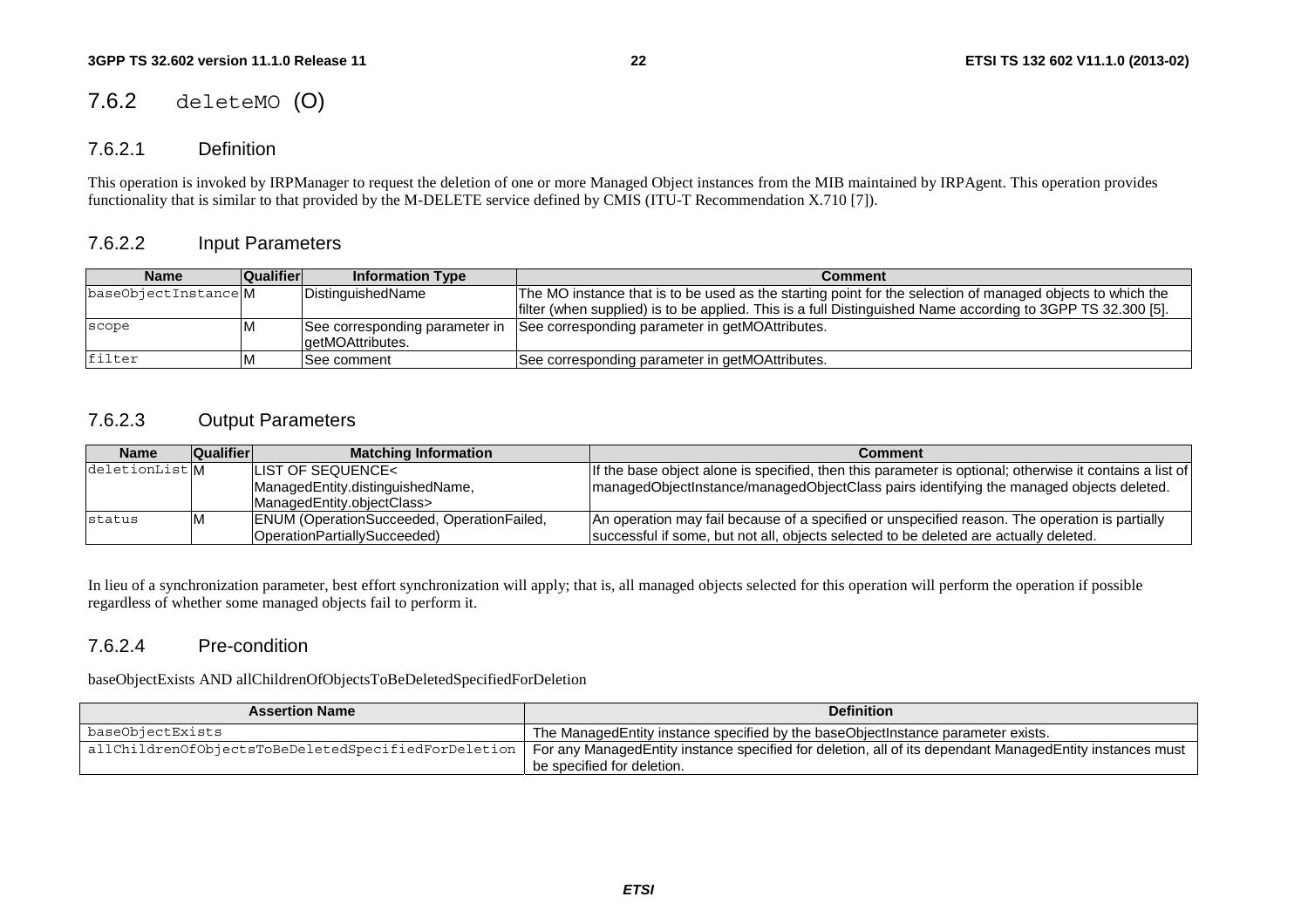#### 7.6.2.5 Post-condition

(selectedObjectsDeleted OR someSelectedObjectsDeleted) AND objectDeletionNotificationEmitted

| <b>Assertion Name</b>             | <b>Definition</b>                                                                                                                                                                                                                                                                                                                                                                                                                                                                                                                                                                                                                                                                          |
|-----------------------------------|--------------------------------------------------------------------------------------------------------------------------------------------------------------------------------------------------------------------------------------------------------------------------------------------------------------------------------------------------------------------------------------------------------------------------------------------------------------------------------------------------------------------------------------------------------------------------------------------------------------------------------------------------------------------------------------------|
| selectedObjectsDeleted            | All of the ManagedEntity instances selected for deletion are deleted.                                                                                                                                                                                                                                                                                                                                                                                                                                                                                                                                                                                                                      |
| someSelectedObjectsDeleted        | Some but not all of the selected ManagedEntity instances were deleted and for any of the ManagedEntity instances deleted all of                                                                                                                                                                                                                                                                                                                                                                                                                                                                                                                                                            |
|                                   | the child ManagedEntity instances of that ManagedEntity instance is deleted.                                                                                                                                                                                                                                                                                                                                                                                                                                                                                                                                                                                                               |
| objectDeletionNotificationEmitted | An object deletion notification (as defined in TS 32.662 [11]) is emitted for each notifiable deleted object. Notifiable here means<br>that the notification is supported and not suppressed. "Emitted" here corresponds to the association stereotyped as < <emits>&gt; in<br/>3GPP TS 32.662 [11]. An object deletion notification of a managed object containing a sub-tree implies deletion of all managed<br/>objects in the sub-tree. IRPAgent should make the best effort to reduce the number of object deletion notifications, for example by<br/>sending only one notification for the sub-tree root object in the event of a successful deletion of an entire sub-tree.</emits> |

#### 7.6.2.6 Exceptions

| <b>Name</b>           | <b>Definition</b>                                                                             |
|-----------------------|-----------------------------------------------------------------------------------------------|
| operationFailed       | Condition: Pre-condition is false or post-condition is false.                                 |
|                       | <b>Returned Information:</b> The output parameter status.                                     |
|                       | <b>Exit state:</b> Entry state.                                                               |
| invalidObjectInstance | <b>Condition:</b> The object instance name specified implied a violation of the naming rules; |
|                       | Returned Information: The output parameter status.                                            |
|                       | <b>Exit state:</b> Entry state.                                                               |
| deleteNotAllowed      | Condition: Some of the object instances to be deleted may not be deleted over the Itf-N.      |
|                       | Returned Information: The output parameter status.                                            |
|                       | <b>Exit state:</b> Entry state.                                                               |
| resourceLimitation    | <b>Condition:</b> Operation not performed due to resource limitation.                         |
|                       | Returned Information: The output parameter status.                                            |
|                       | <b>Exit state:</b> Entry state.                                                               |
| complexityLimitation  | Condition: Operation not performed because a parameter was too complex.                       |
|                       | Returned Information: The output parameter status.                                            |
|                       | Exit state: Entry state.                                                                      |

### 7.6.3 setMOAttributes (O)

#### 7.6.3.1 Definition

This operation is invoked by IRPManager to request the modification of management information (Managed Object attribute values) in the MIB maintained by IRPAgent. Attributes of one or several Managed Objects may be modified - based on the containment hierarchy. This operation provides functionality that is similar to that provided by the M-SET service defined by CMIS (ITU-T Recommendation X.710 [7]).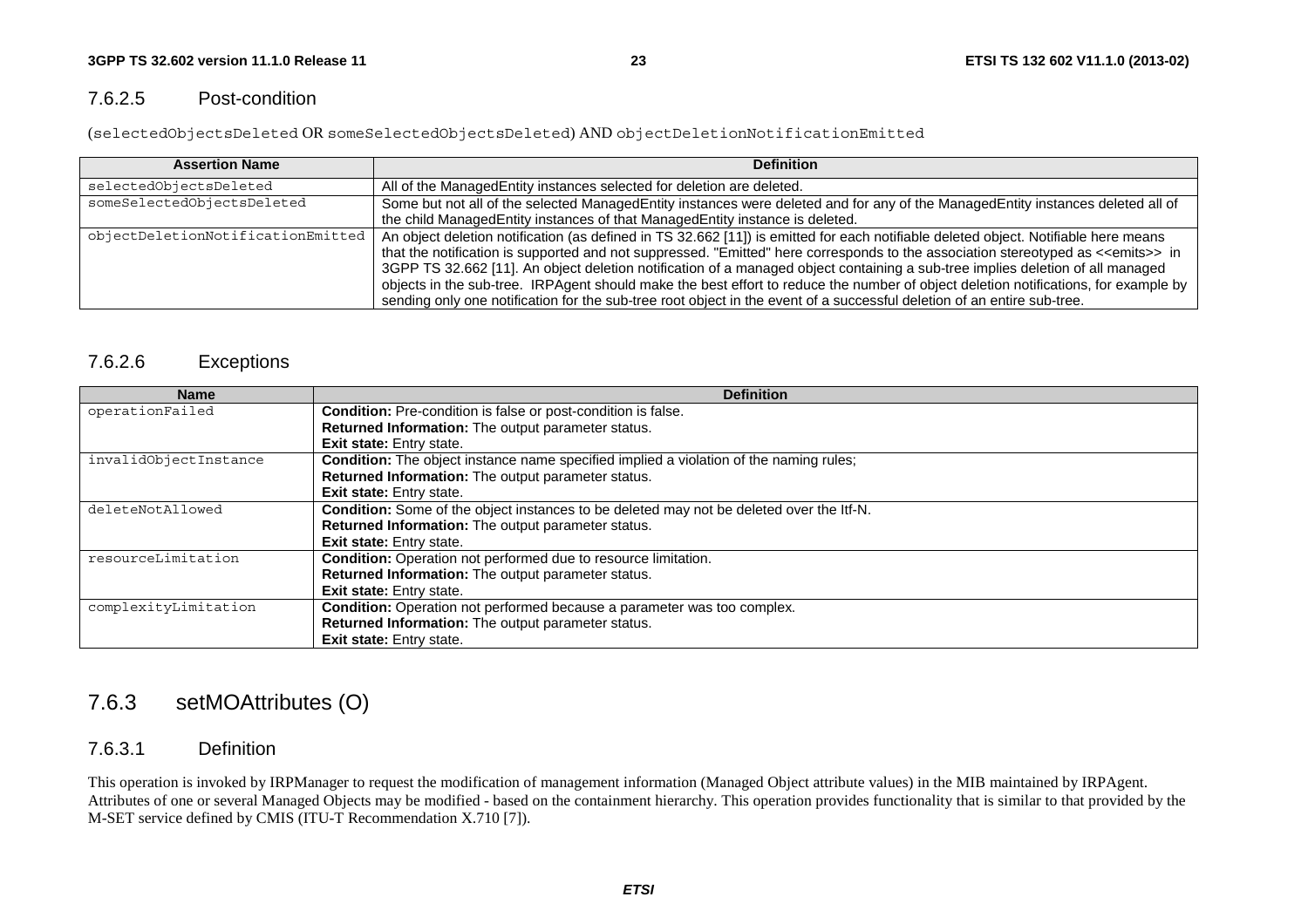### 7.6.3.2 Input Parameters

| <b>Name</b>         | Qualifier | <b>Information Type</b>                                                                                                                                                                                                                    | <b>Comment</b>                                                                                                                                                                                                                                                                                                                                                                                                                                                                                                                                                                                                                                                                                                                                                                                                                                                                                                                                                                                                                                                                                                                                                                                                                                                                                                                                                                                                                                                                                                                                                                                                                                                                                                                                                                                                                                                                                |
|---------------------|-----------|--------------------------------------------------------------------------------------------------------------------------------------------------------------------------------------------------------------------------------------------|-----------------------------------------------------------------------------------------------------------------------------------------------------------------------------------------------------------------------------------------------------------------------------------------------------------------------------------------------------------------------------------------------------------------------------------------------------------------------------------------------------------------------------------------------------------------------------------------------------------------------------------------------------------------------------------------------------------------------------------------------------------------------------------------------------------------------------------------------------------------------------------------------------------------------------------------------------------------------------------------------------------------------------------------------------------------------------------------------------------------------------------------------------------------------------------------------------------------------------------------------------------------------------------------------------------------------------------------------------------------------------------------------------------------------------------------------------------------------------------------------------------------------------------------------------------------------------------------------------------------------------------------------------------------------------------------------------------------------------------------------------------------------------------------------------------------------------------------------------------------------------------------------|
| baseObjectInstanceM |           | DistinguishedName                                                                                                                                                                                                                          | The MO instance that is to be used as the starting point for the selection of managed objects to<br>which the filter (when supplied) is to be applied. This is a full Distinguished Name according to<br>3GPP TS 32.300 [5].                                                                                                                                                                                                                                                                                                                                                                                                                                                                                                                                                                                                                                                                                                                                                                                                                                                                                                                                                                                                                                                                                                                                                                                                                                                                                                                                                                                                                                                                                                                                                                                                                                                                  |
| scope               | M         | See corresponding parameter in<br>getMOAttributes.                                                                                                                                                                                         | See corresponding parameter in getMOAttributes.                                                                                                                                                                                                                                                                                                                                                                                                                                                                                                                                                                                                                                                                                                                                                                                                                                                                                                                                                                                                                                                                                                                                                                                                                                                                                                                                                                                                                                                                                                                                                                                                                                                                                                                                                                                                                                               |
| filter              | M         | See comment                                                                                                                                                                                                                                | See corresponding parameter in getMOAttributes.                                                                                                                                                                                                                                                                                                                                                                                                                                                                                                                                                                                                                                                                                                                                                                                                                                                                                                                                                                                                                                                                                                                                                                                                                                                                                                                                                                                                                                                                                                                                                                                                                                                                                                                                                                                                                                               |
| modificationList    | M         | LIST OF SEQUENCE <attribute<br>identifier, [attribute values], ENUM(<br/>replace, add values, remove values, set<br/>to default) &gt;<br/>See Comment for when attribute values<br/>are require and when they are optional.</attribute<br> | This parameter contains a set of attribute modification specifications, each of which contains:<br>1. attribute identifier: the identifier of the attribute whose value(s) is(are) to be modified.<br>2. attribute value: the value(s) to be used in the modification of the attribute. The use of this<br>parameter is defined by the modify operator. This parameter is optional when the set to default<br>modify operator is specified and if supplied, shall be ignored.<br>3. modify operator: the way in which the attribute values(s) (if supplied) is(are) to be applied to the<br>attribute. The possible operators are:                                                                                                                                                                                                                                                                                                                                                                                                                                                                                                                                                                                                                                                                                                                                                                                                                                                                                                                                                                                                                                                                                                                                                                                                                                                            |
|                     |           |                                                                                                                                                                                                                                            | replace: the attribute value(s) specified shall be used to replace the current values(s) of the attribute;<br>add values: the attribute values(s) specified shall be added to the current value(s) of the of the<br>attribute. This operator shall only be applied to a set-valued attribute and shall perform a set union<br>(in the mathematical sense) between the current values(s) of the attribute and the attribute value(s)<br>specified. Value(s) specified in the attribute value parameter which is(are) already in the current<br>values of the attribute shall not cause an error to be returned.<br>remove values: the attribute value(s) specified shall be removed from the current values(s) of the<br>attribute. This operator shall only be applied to a set-valued attribute and shall perform a set<br>difference (in the mathematical sense) between the current value(s) of the attribute and the attribute<br>values(s) specified. Value(s) specified in the attribute value parameter which is(are) not in the<br>current value(s) of the attribute shall not cause an error to be returned;<br>set to default: when this operator is applied to a single-valued attribute, the value of the attribute<br>shall be set to its default value. When this operator is applied to a set-valued attribute, the value(s)<br>of the attribute shall be set to their default value(s) and only as many values as defined by the<br>default shall be assigned. If there is no default value defined, an error shall be returned.<br>Note: Set is used here in the mathematical sense so that a set-valued attribute is an unordered set<br>of unique values.<br>The modify operator is optional, and if it is not specified, the replace operator shall be assumed.<br>The modificationList parameter contains a single set of attribute modification specifications and this |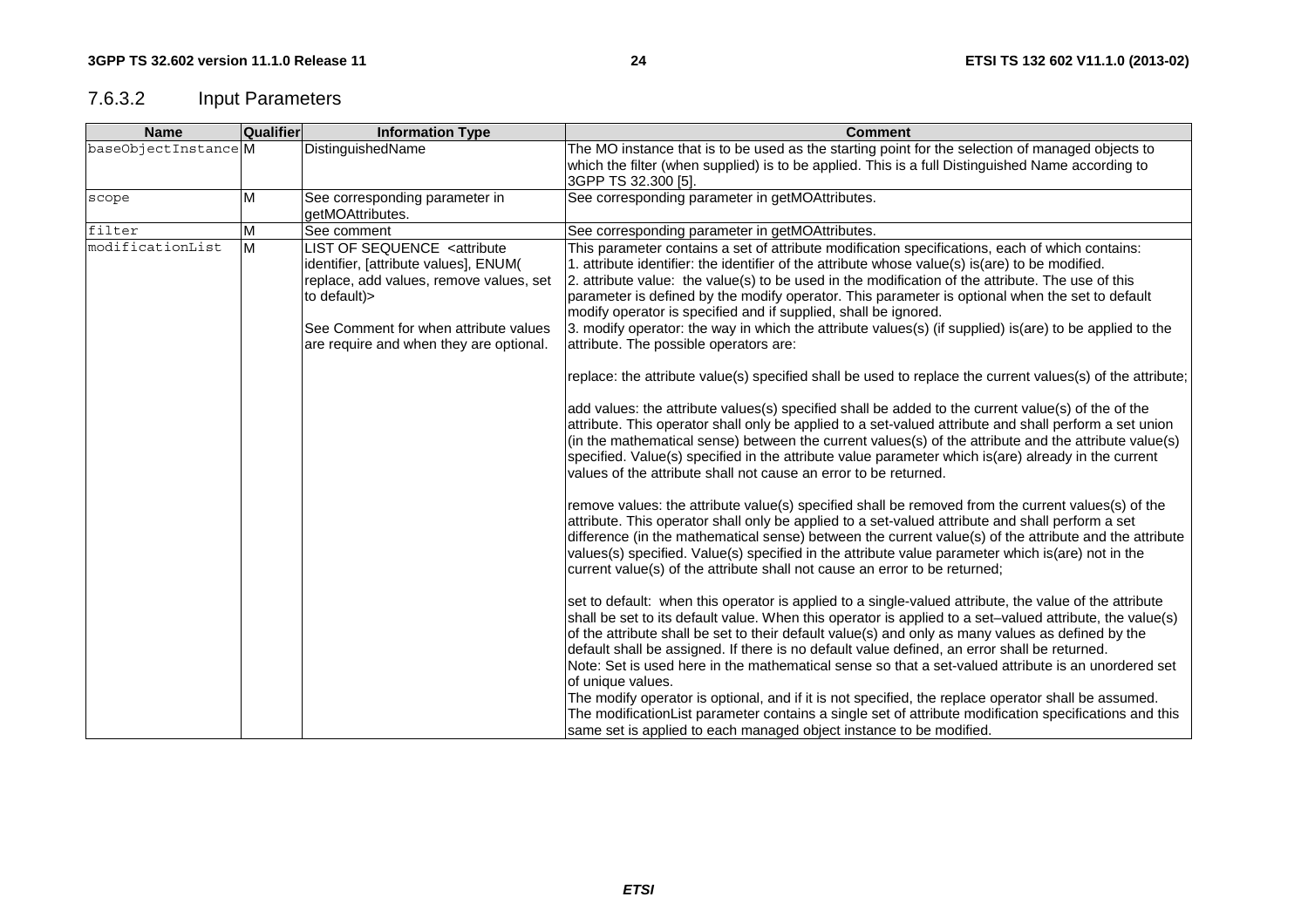#### 7.6.3.3 Output Parameters

| <b>Name</b>           | <b>Qualifier</b> | <b>Matching Information</b>                                                                                                                                                                          | <b>Comment</b>                                                                                                                                                                                                                                                                                                                                                                                               |
|-----------------------|------------------|------------------------------------------------------------------------------------------------------------------------------------------------------------------------------------------------------|--------------------------------------------------------------------------------------------------------------------------------------------------------------------------------------------------------------------------------------------------------------------------------------------------------------------------------------------------------------------------------------------------------------|
| modificationListOut M |                  | LIST OF SEQUENCE<<br>ManagedEntity.distinguishedName,<br>ManagedEntity.objectClass, LIST OF SEQUENCE <name<br>OF ManagedEntity.anAttribute, value OF<br/>ManagedEntity.anAttribute&gt;&gt;</name<br> | This parameter will provide for each managed object instance the full<br>Distinguished Name of the managed object instance, the<br> managedObjectClass, and a list of name/value pairs with the values of all<br>the attributes of the modified managed object instance after modification.<br>The form of this information is solution set dependant and may be<br>provided in one or many data structures. |
| <b>status</b>         |                  | ENUM (OperationSucceeded, OperationFailed,<br>OperationPartiallySucceeded)                                                                                                                           | An operation may fail because of a specified or unspecified reason and no<br>attributes have been updated. The operation is only successful if all specified<br>attributes of all selected objects are actually modified. Otherwise, the operation is<br>partially successful.                                                                                                                               |

In lieu of a synchronization parameter, best effort synchronization will apply; that is, all managed objects selected for this operation will perform the operation if possible regardless of whether some managed objects fail to perform it.

#### 7.6.3.4 Pre-condition

#### baseObjectExists

| <b>Assertion Name</b> | Definition                                                                          |
|-----------------------|-------------------------------------------------------------------------------------|
| baseObiectExists      | The Managed Entity instance specified by the base Object Instance parameter exists. |

#### 7.6.3.5 Post-condition

(selectedObjectsModified OR someSelectedObjectsModified) AND attributeValueChangeNotificationEmitted

| <b>Assertion Name</b>                   | <b>Definition</b>                                                                                                                                                                                                                                                                                                                                 |
|-----------------------------------------|---------------------------------------------------------------------------------------------------------------------------------------------------------------------------------------------------------------------------------------------------------------------------------------------------------------------------------------------------|
| selectedObjectsModified                 | All of the attributes of all of the ManagedEntity instances selected for modification are modified as specified.                                                                                                                                                                                                                                  |
| someSelectedObjectsModified             | Some attributes of some of the selected ManagedEntity instances were modified but not all attributes of all selected<br>ManagedEntity instances.                                                                                                                                                                                                  |
| attributeValueChangeNotificationEmitted | A notifyAttributeValueChange notification (as defined in TS 32.662 [11]) is emitted for the notifiable attributes of each<br>modified object instance. Notifiable here means that the notification is supported and not suppressed. "Emitted" here<br>corresponds to the association stereotyped as < <emits>&gt; in 3GPP TS 32.662 [11].</emits> |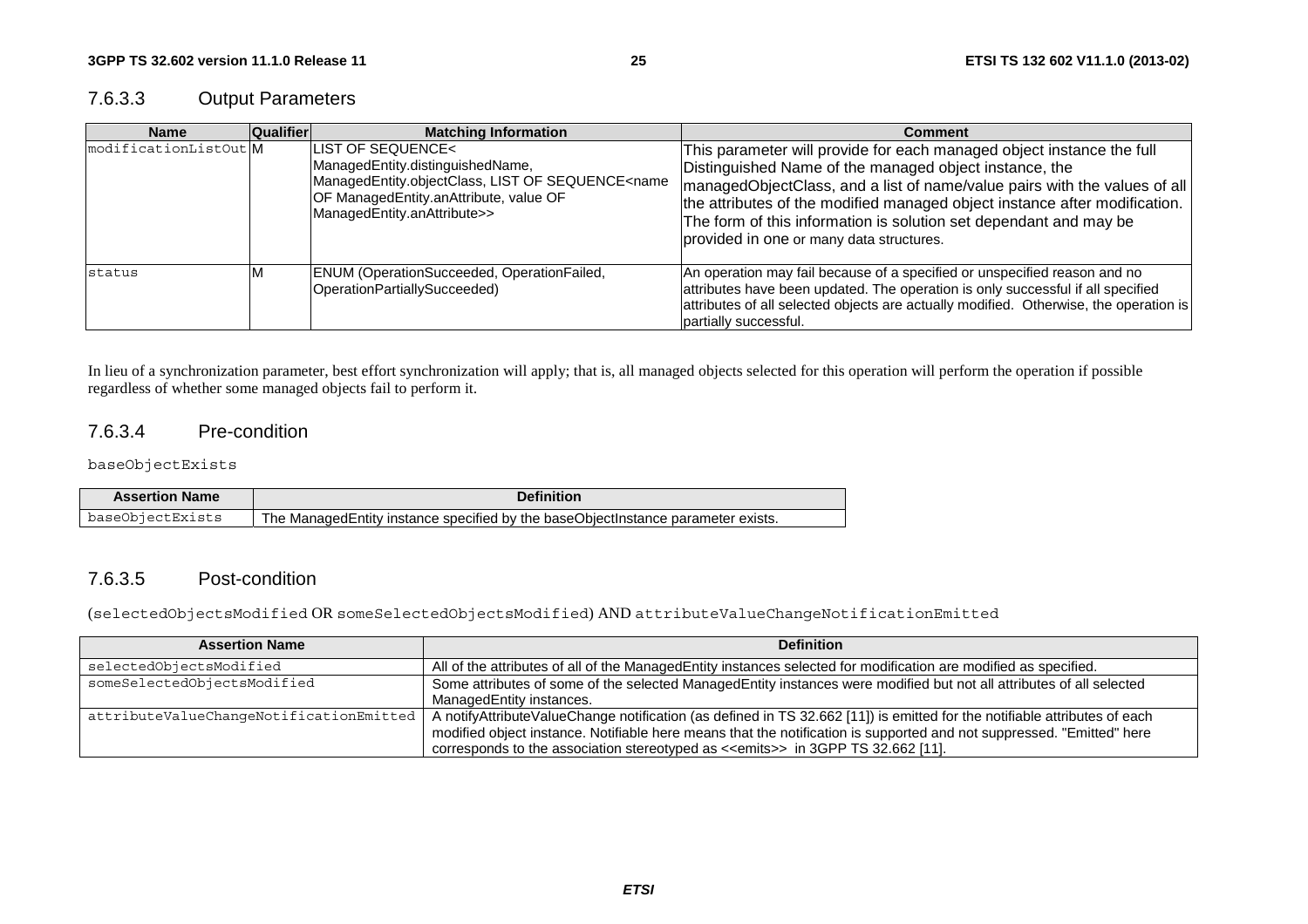### 7.6.3.6 Exceptions

| <b>Name</b>           | <b>Definition</b>                                                                                        |
|-----------------------|----------------------------------------------------------------------------------------------------------|
| operationFailed       | Condition: Pre-condition is false or post-condition is false.                                            |
|                       | Returned Information: The output parameter status.                                                       |
|                       | <b>Exit state:</b> Entry state.                                                                          |
| modifyNotAllowed      | Condition: The object to be modified may not be modified over the ltf-N.                                 |
|                       | Returned Information: The output parameter status.                                                       |
|                       | Exit state: Entry state.                                                                                 |
| noSuchAttribute       | Condition: A specified attribute is not recognized or is not valid for specified object class.           |
|                       | <b>Returned Information:</b> The output parameter status.                                                |
|                       | <b>Exit state:</b> Entry state.                                                                          |
| invalidAttributeValue | <b>Condition:</b> Value specified for an attribute is not valid for that attribute.                      |
|                       | Returned Information: The output parameter status.                                                       |
|                       | <b>Exit state:</b> Entry state.                                                                          |
| missingAttributeValue | Condition: One or more required attribute values were not supplied and default values are not available. |
|                       | <b>Returned Information:</b> The output parameter status.                                                |
|                       | <b>Exit state:</b> Entry state.                                                                          |
| resourceLimitation    | <b>Condition:</b> Operation not performed due to resource limitation.                                    |
|                       | Returned Information: The output parameter status.                                                       |
|                       | Exit state: Entry state.                                                                                 |
| complexityLimitation  | Condition: Operation not performed because a parameter was too complex.                                  |
|                       | Returned Information: The output parameter status.                                                       |
|                       | Exit state: Entry state.                                                                                 |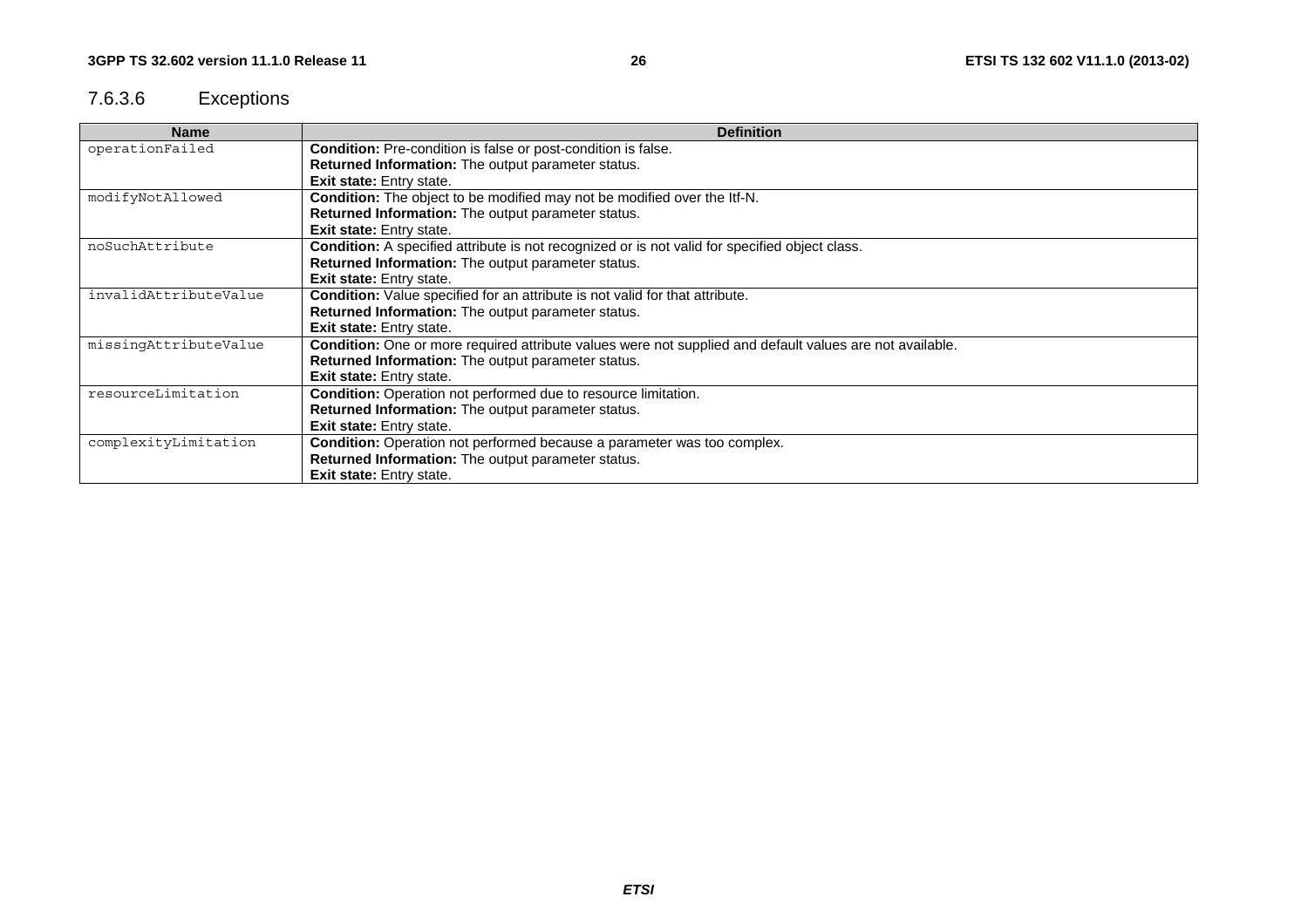# Annex A (informative): Change history

| <b>Change history</b> |       |                 |           |                          |                                                                             |         |                |
|-----------------------|-------|-----------------|-----------|--------------------------|-----------------------------------------------------------------------------|---------|----------------|
| Date                  | TSG#  | <b>TSG Doc.</b> | <b>CR</b> | <b>Rev</b>               | <b>Subject/Comment</b>                                                      | Old     | <b>New</b>     |
| Jun 2001              | SA 12 | SP-010283       |           | $\overline{a}$           | New document 32,602 based on 32,106-5 V3,1,0                                | 2.0.0   | 4.0.0          |
|                       |       |                 |           |                          | Approved at TSG SA #12 and placed under Change Control                      |         |                |
| Sep 2001              | SA 13 | SP-010476 001   |           | $\overline{\phantom{a}}$ | Replace the current parameter invokeldentifier with the two                 | 4.0.0   | 4.1.0          |
|                       |       |                 |           |                          | parameters invokeldentifierln and invokeldentifierOut in the                |         |                |
|                       |       |                 |           |                          | operations getMoAttributes() and getContainment()                           |         |                |
| Sep 2002              | SA 17 | SP-020483 002   |           | --                       | Add Active CM and new methodology, Remove CM Notifications                  | 4.1.0   | 5.0.0          |
|                       |       |                 |           |                          | (moved to Kernel CM - 32.66x)                                               |         |                |
| Mar 2002              | SA 19 | SP-030144       | 003       | --                       | Add post-condition for notifications of each active CM operation and 15.0.0 |         | 5.1.0          |
|                       |       |                 |           |                          | one exception for createMO                                                  |         |                |
| Dec 2003              | SA_22 | SP-030630 005   |           | --                       | <b>Correction of System Context</b>                                         | 5.1.0   | 5.2.0          |
| Mar 2004              | SA 23 | SP-040119 007   |           | $\overline{\phantom{a}}$ | <b>Correction of System Context</b>                                         | 5.2.0   | 5.3.0          |
| Mar 2004              | SA 23 | SP-040105       |           | --                       | Automatic upgrade to Rel-6 (no CR)                                          | 5.3.0   | 6.0.0          |
| Mar 2005              | SA 27 | SP-050044 008   |           | $\overline{\phantom{a}}$ | Apply Generic System Context                                                | 6.0.0   | 6.1.0          |
| Jun 2007              | SA 36 |                 |           |                          | Automatic upgrade to Rel-7 (no CR) at freeze of Rel-7. Deleted              | 6.1.0   | 7.0.0          |
|                       |       |                 |           |                          | reference to CMIP SS, discontinued from R7 onwards.                         |         |                |
| Dec 2008              | SA 42 | $\overline{a}$  |           | --                       | Upgrade to Release 8                                                        | 7.1.0   | 8.0.0          |
| Dec 2009              | SA 46 | SP-090718 010   |           | $\overline{a}$           | Clarify scope parameter for getMoAttributes operation                       | 8.0.0   | 8.1.0          |
| Dec 2009              | SA 46 | SP-090719 009   |           |                          | Align with standard usage of inheritance in class diagram                   | 8.1.0   | 9.0.0          |
| 2011-03               |       |                 |           |                          | Update to Rel-10 version (MCC)                                              | 9.0.0   | 10.0.0         |
| 2012-09               |       |                 |           |                          | Update to Rel-11 version (MCC)                                              | 10.0.01 | 11.0.0         |
| 2012-12               | SA 58 | SP-120783 011   |           |                          | add reference to ITU-T Rec                                                  |         | 11.0.0 111.1.0 |